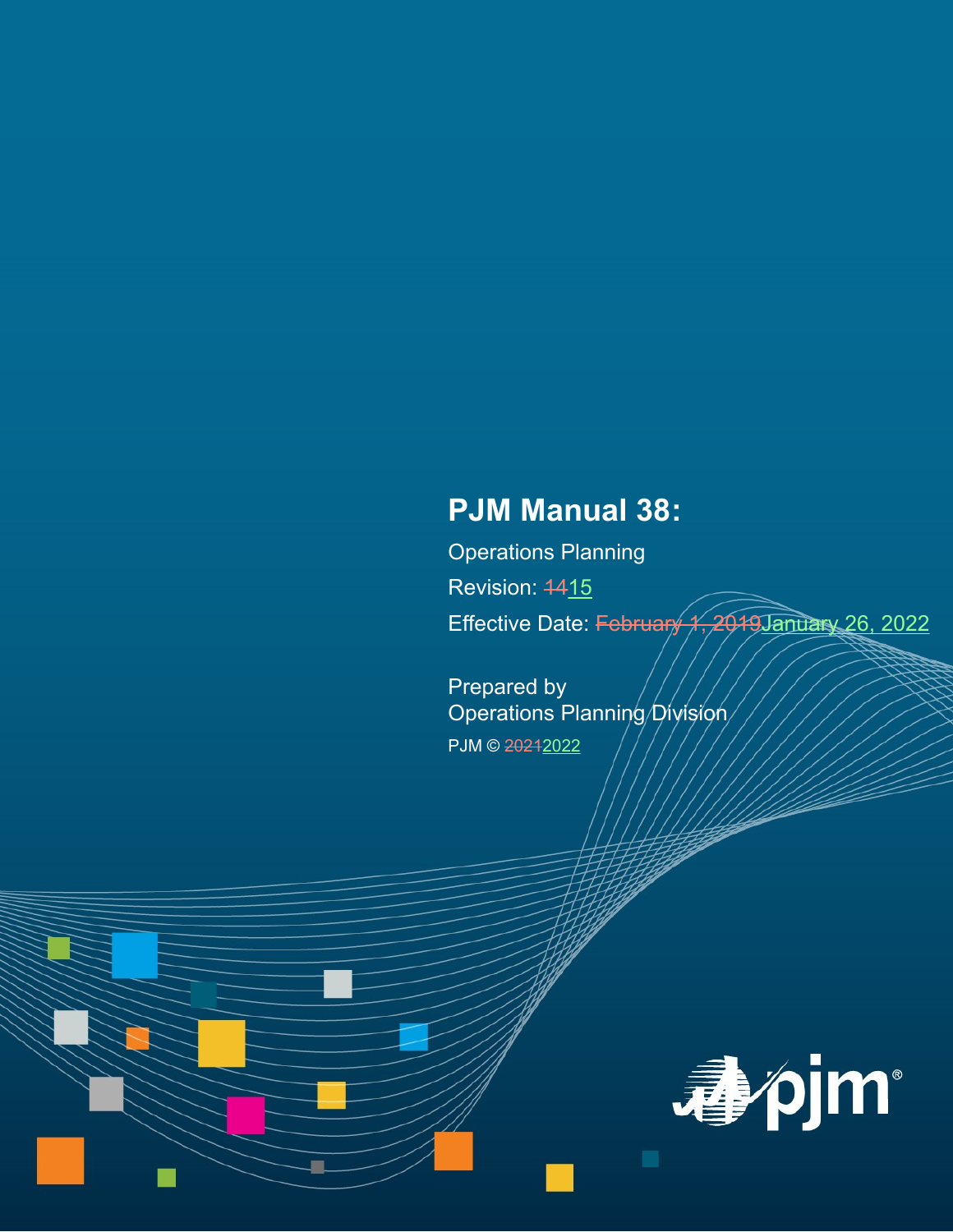

# **Table of Contents**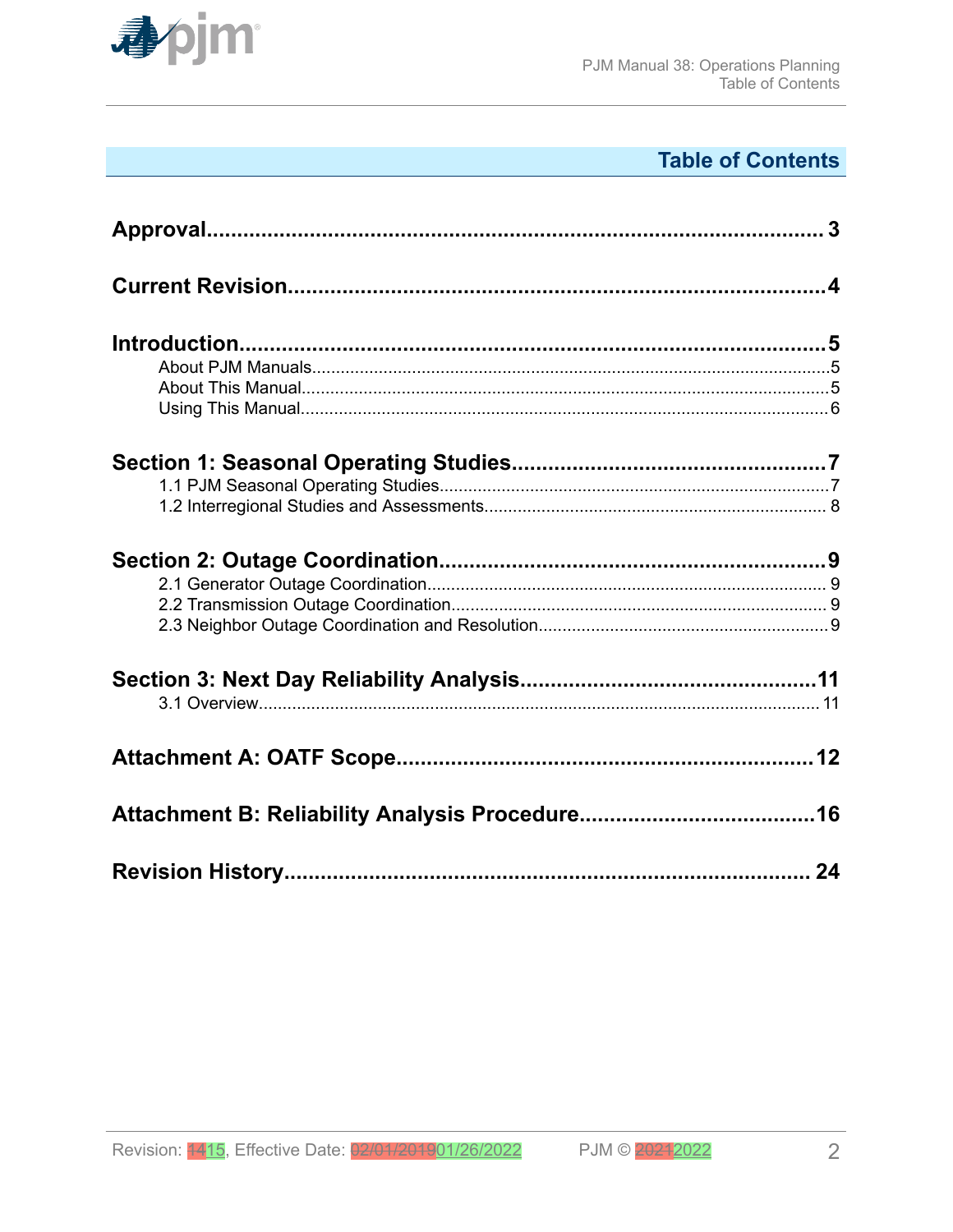<span id="page-2-0"></span>

# **Approval**

Approval Date: <mark>01/24/2019</mark>01/22/2021 Effective Date: 02/01/201901/26/2022

Simon Tam, Manager

Transmission Operations Department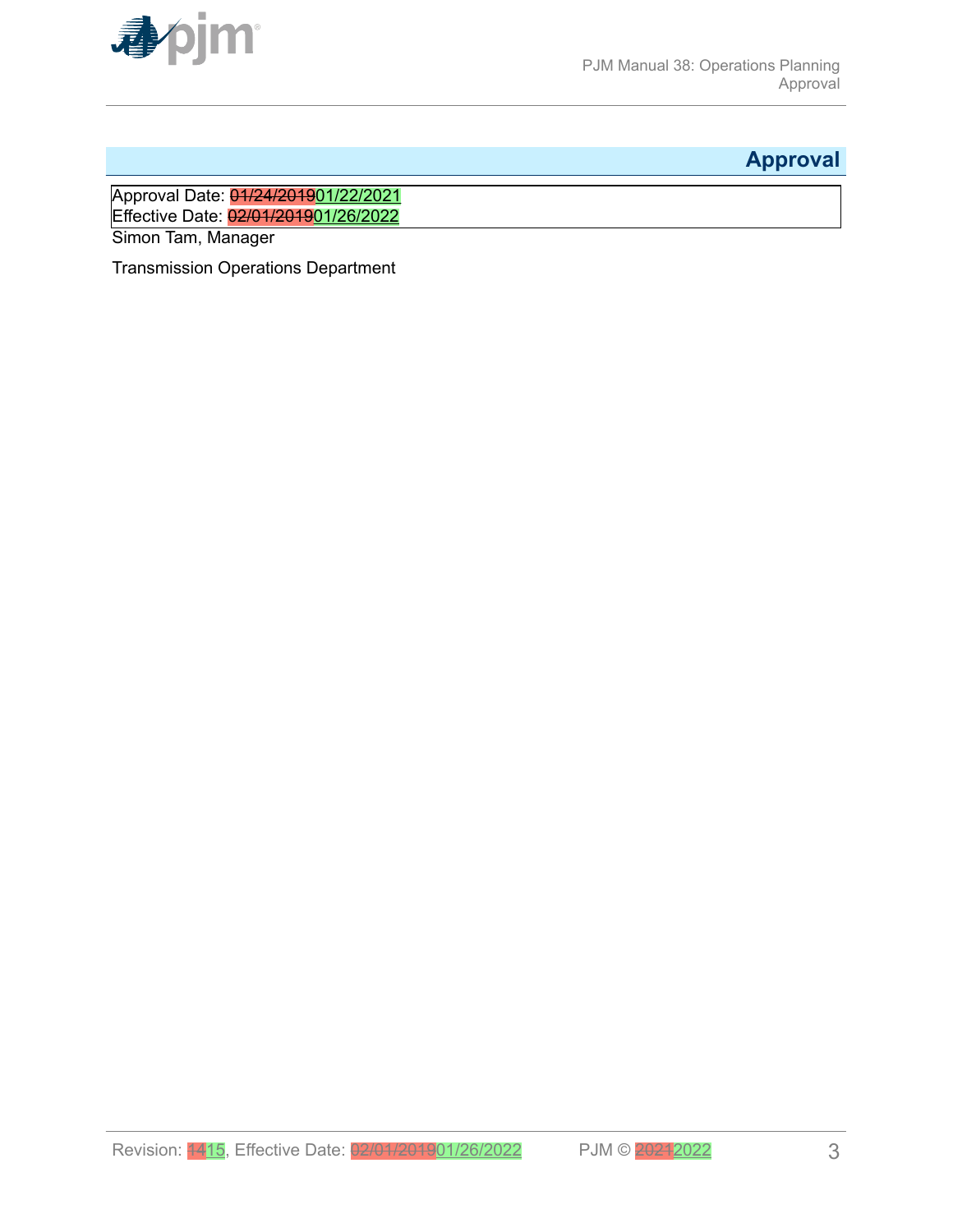<span id="page-3-0"></span>

# **Current Revision**

#### **Revision 15 (01/26/2022):**

- Periodic cover to cover review.
- Section 1.2: Updated ERAG study and participation.
- Attachment A: Updated OATF scope.

#### **Administrative Change (02/24/2021):**

• Attachment B: Aligned bullet and section title

#### **Revision 14 (01/27/2021):**

Periodic Review. Made minor grammatical changes and added references to M-03B: Transmission Operating Procedures.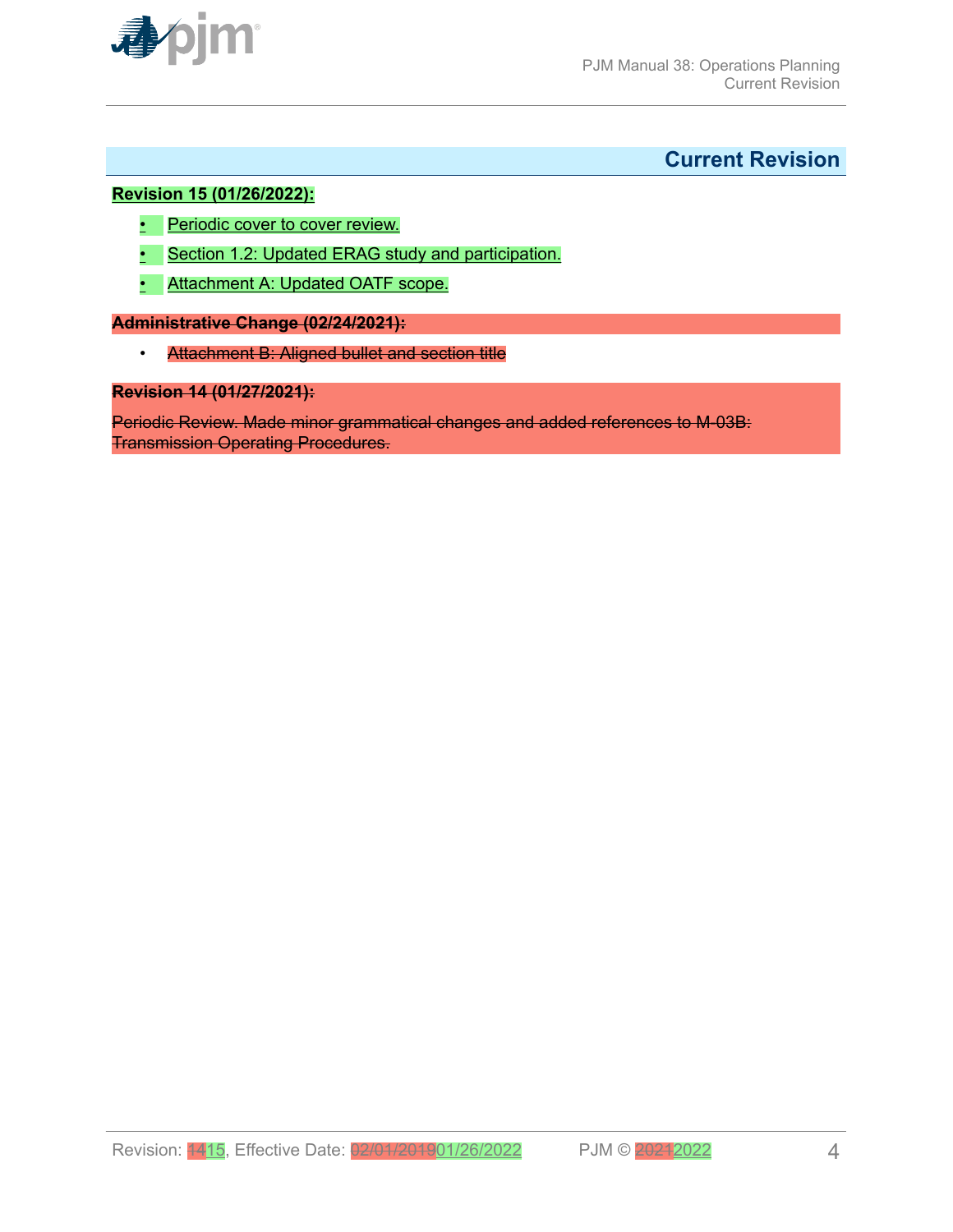<span id="page-4-0"></span>

# **Introduction**

W*e*lcome to the *PJM Manual for Operations Planning*. In this Introduction, you will find the following information:

- What you can expect from the PJM Manuals in general (see "*About PJM Manuals*").
- What you can expect from this PJM Manual (see "*About This Manual*").
- How to use this manual (see "*Using This Manual*").

# **About PJM Manuals**

The PJM Manuals are the instructions, rules, procedures, and guidelines established by PJM for the operation, planning, and accounting requirements of PJM RTO and the PJM Energy Market. The Manuals are grouped under the following categories:

- **Transmission**
- PJM Energy Market
- Generation and transmission interconnection
- Reserve
- Accounting and Billing
- PJM Administrative services

For a complete list of all PJM Manuals, go to the Library section on PJM.com

# **About This Manual**

The *PJM Manual for Operations Planning* focuses on how PJM and the PJM Members are expected to carry out reliability coordination duties in accordance with the PJM Reliability Plan.

The *PJM Manual for Operations Planning* consists of three sections. These sections are listed in the table of contents beginning on page ii.

# **Intended Audience**

The Intended Audiences for the *PJM Manual for Operations Planning* are:

- *PJM technical support staff* Prepare and disseminate the reliability analyses.
- *Transmission Owner and Generation Owner Operators* Use the operation planning information to supplement Real-time Operations tools.
- *PJM system operators* Use the operation planning information and perform current day analysis to supplement Real-time Operations tools.

# **References**

There are several reference documents that provide background or relate to the *PJM Manual for Operations Planning*:

• [PJM M-12 Balancing Operations](http://www.pjm.com/~/media/documents/manuals/m12.ashx)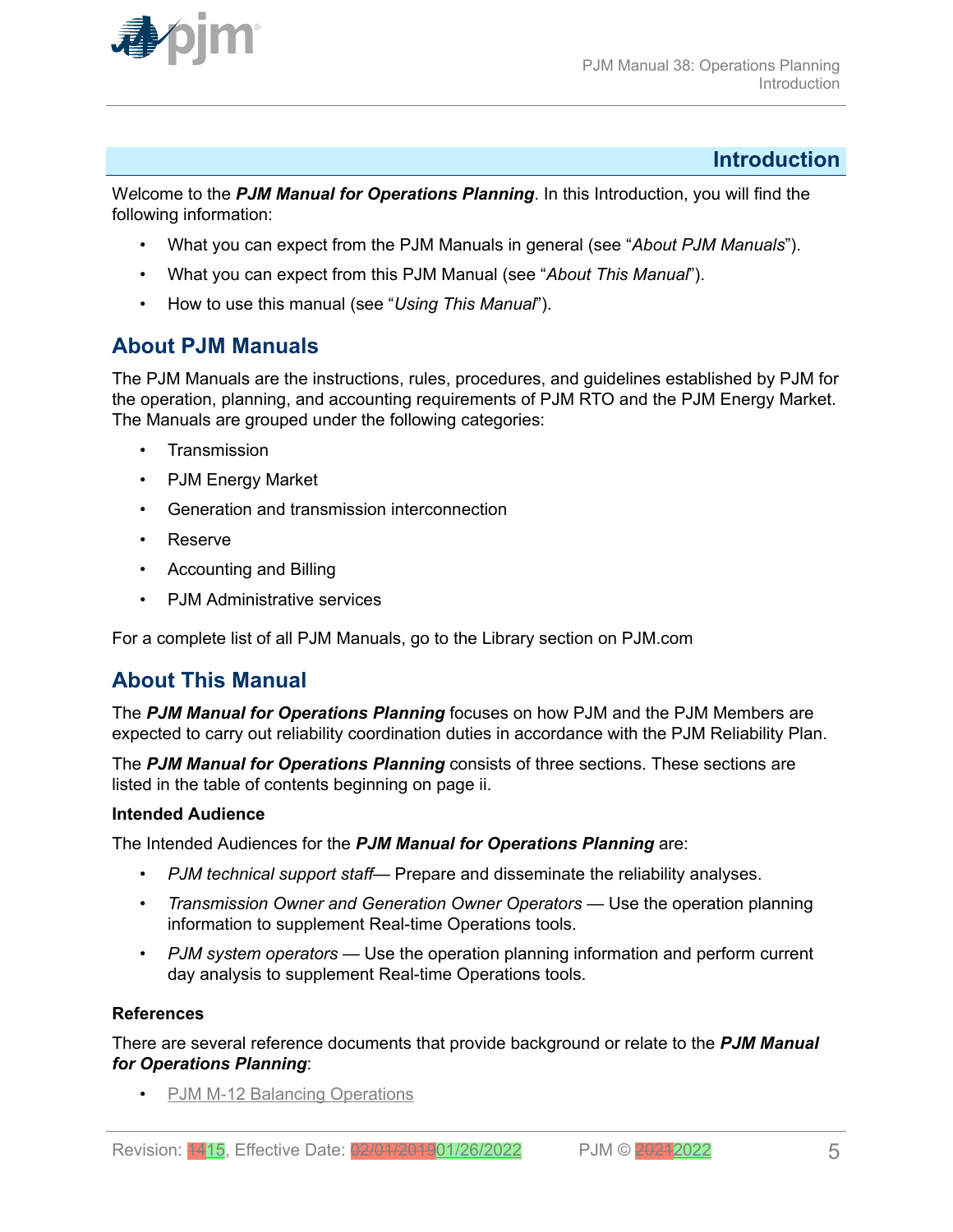<span id="page-5-0"></span>

- [PJM M-03: Transmission Operations](http://www.pjm.com/~/media/documents/manuals/m03.ashx)
- PJM M-03B: Transmission Operating Procedures (CEII)
- [PJM M-10: Pre-Scheduling Operations](http://www.pjm.com/~/media/documents/manuals/m10.ashx)
- [PJM M-37: Reliability Coordination](http://pjm.com/~/media/documents/manuals/m37.ashx)

# **Using This Manual**

Because we believe that explaining concepts is just as important as presenting the procedures, we start each section with an overview. Then, we present details and procedures. This philosophy is reflected in the way we organize the material in this manual. The following paragraphs provide an orientation to the manual's structure.

# **What You Will Find In This Manual**

- A table of contents that lists two levels of subheadings within each of the sections.
- An approval page that lists the required approvals and a brief outline of the current revision.
- Sections containing the specific guidelines, requirements, or procedures including PJM actions and PJM Member actions.
- Attachments that include additional supporting documents, forms, or tables.
- A section at the end detailing all previous revisions of the PJM Manual.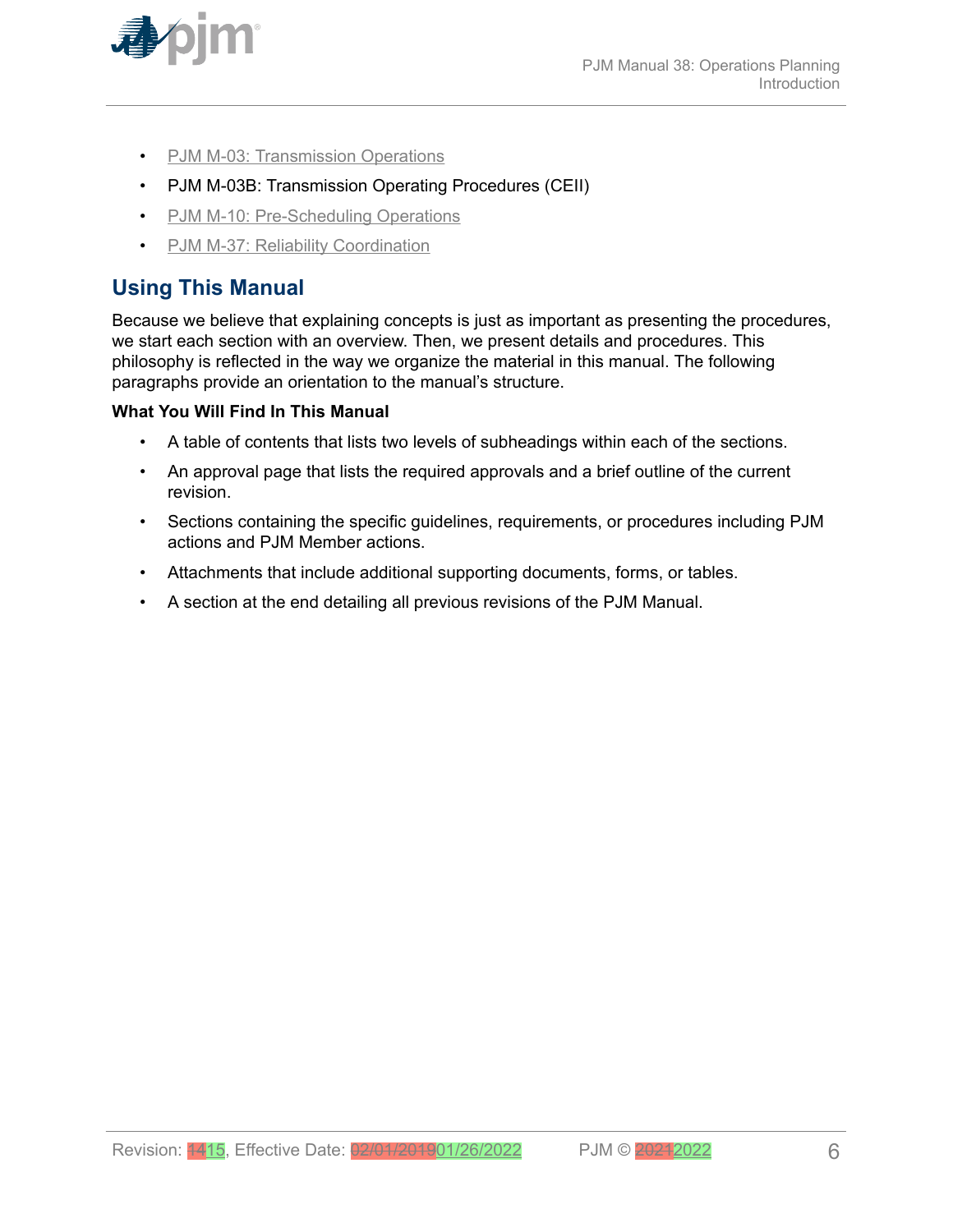<span id="page-6-0"></span>

# **Section 1: Seasonal Operating Studies**

Welcome to the *Seasonal Operating Studies* section of the *PJM Manual for Operations* **Planning.** This section of the manual addresses PJM preparation of seasonal operating studies.

# **1.1 PJM Seasonal Operating Studies**

The PJM Operations Assessment Task Force (OATF) is responsible for the preparation of seasonal operating studies (two per year: summer and winter). OATF is composed of representatives from the Transmission Owners (TOs) and PJM. PJM provides the leader of the OATF and is responsible for the analysis and publication of results.

The study assesses the PJM RTO Bulk Electric System as it is expected to exist during the upcoming peak season. The purpose of the study is to determine the ability of the PJM system to be operated reliably in accordance with NERC, RFC, and SERC standards. The results of the study are based on the assumed system conditions which differ from actual operating conditions due to unplanned generation and transmission outages, the effects of unseasonable weather on load, and unit availability other than what was simulated in the study. Refer to the OATF Scope in Attachment A.

Power flow cases are developed which represent probable system conditions during the upcoming peak season. Thermal and reactive limits are identified and supplemental sensitivity analyses are performed to address areas of concern. [NERC Standard TOP-002].

#### **PJM Actions:**

PJM is responsible for the following activities:

- Providing a leader of the OATF.
- Preparing a study plan for the seasonal study and gaining approval of the plan from the OATF and the PJM System Operations Subcommittee – Transmission (SOS-T).
- Requesting and receiving data from the TOs and incorporating the TOs' data into the analysis.
- Running the power flow cases and sensitivities.
- Analyzing the results and developing analysis for review by the TOs.
- Publishing the study results, upon review by the TOs, to PJM System Operations and the TOs.
- Providing summary documentation and training to System Operators.

# **PJM TO Member Actions:**

PJM TO Members are responsible for performing the following activities:

- Providing a representative to the OATF.
- Providing data, as requested by PJM, in order to create the power flow cases to accomplish the study.
- Cooperating with PJM and the other TO members to complete the study and review the results.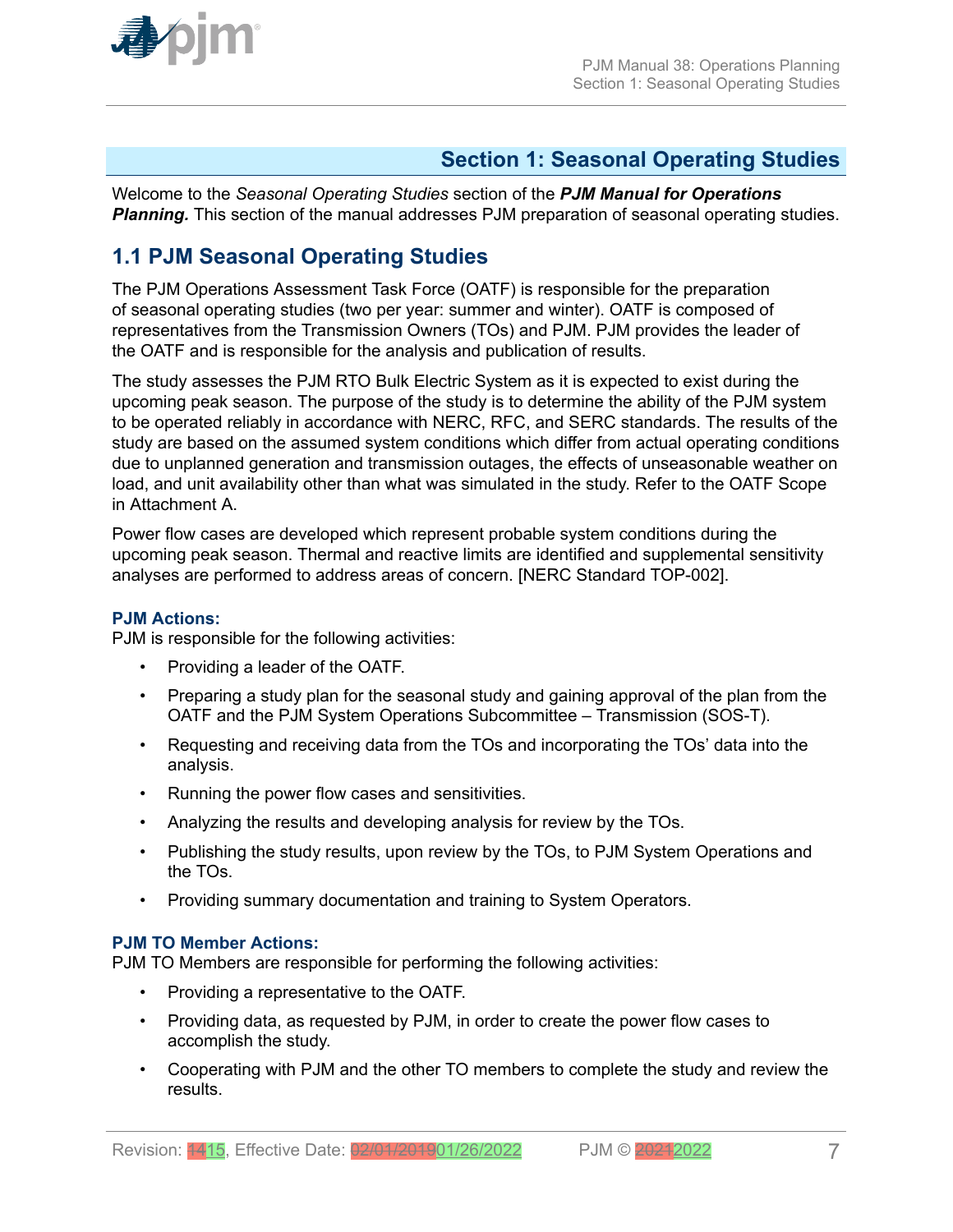<span id="page-7-0"></span>

- Communicating the results, as necessary, within the respective TO organization.
- Providing summary documentation and training to System Operators.

# **1.2 Interregional Studies and Assessments**

PJM participates on a number of interregional studies and assessments that are prepared under of the auspices of the Eastern Interconnection Reliability Assessment Group (ERAG). Seasonal studies are prepared two times per year: summer and winter. These studies assess the Eastern Interconnection Bulk Electric System as it is expected to exist during the upcoming peak season and the ability of the Eastern Interconnection Bulk Electric System to be operated reliably in accordance with NERC and Regional Standards. ERAG will conduct "assessments to identify key reliability issues and the risks and uncertainties affecting adequacy and security of the Bulk Power System in the Eastern Interconnection." The PJM representative is responsible for providing necessary data and information used in the analysis. Also, as the study cases are created and analyzed, the PJM representative is required to review study results and provide comments so that reports can be created and distributed. In addition to the Seasonal studies, the ERAG also perform mid-term and long term assessments on an ad-hoc basis.

Two inter-regional study forums coordinate the analysis under the auspices of the ERAG Management Committee. The study is performed to assess the anticipated performance of the inter-regional system and identify thermal trends.

In addition, PJM participates in several regional seasonal assessments to analyze the anticipated performance of the upcoming SERC and NPCC regions. These studies include:

- The SERC seasonal assessment
- NPCC CO-12 (NPCC seasonal assessment)

Interregional studies and assessments are an important source of information about projected conditions for upcoming peak seasons. The results of such studies are distributed to PJM Operations Staff and System Operators to ensure that they have the benefit of all such analyses.

PJM coordinates upcoming outages with NYISO and performs Operations Planning studies. PJM reviews the NYISO seasonal assessment studies.

PJM and MISO coordinate on a semiannual basis to review the past season's system operations and also review the upcoming season's reliability assessment.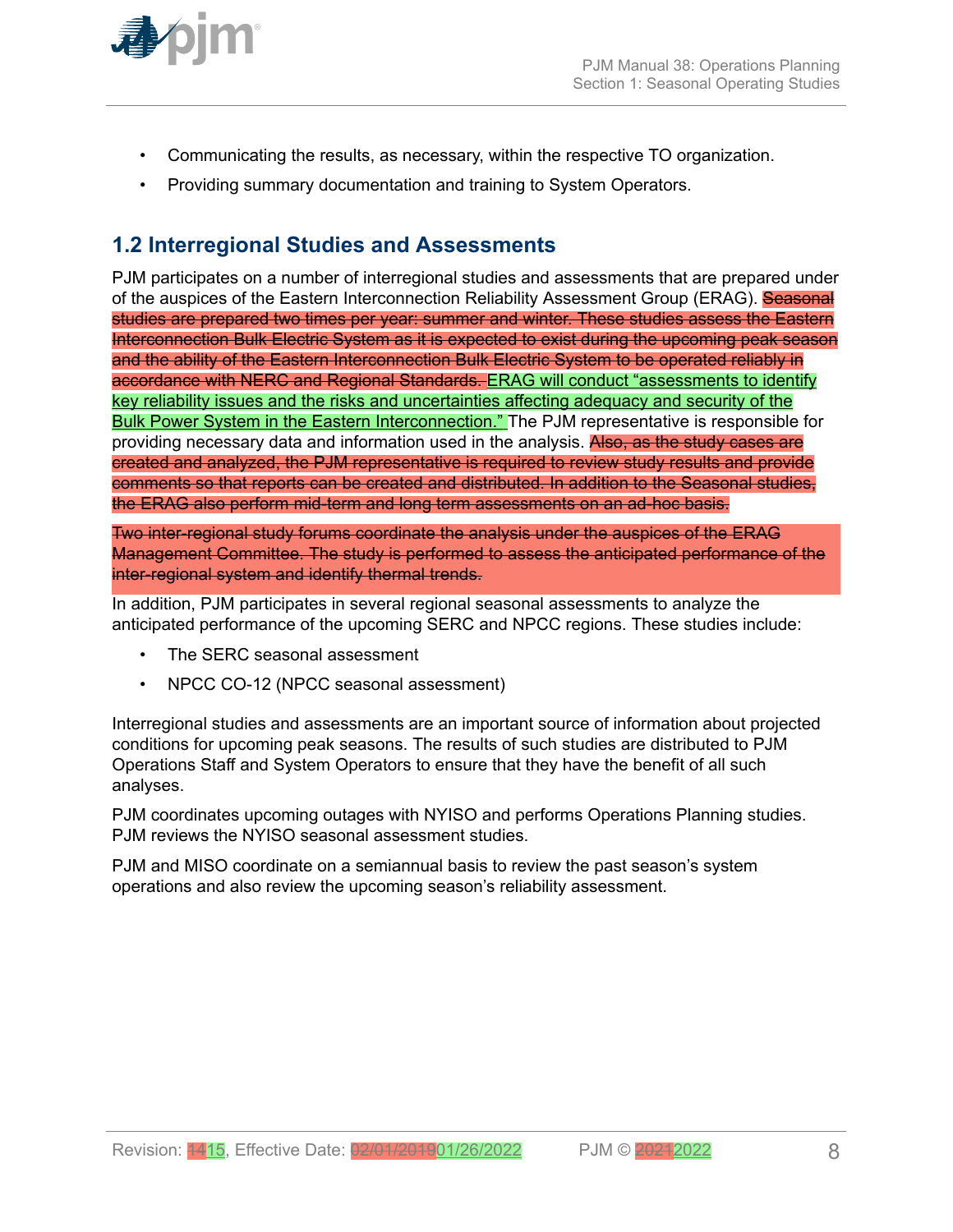<span id="page-8-0"></span>

# **Section 2: Outage Coordination**

Welcome to the *Outage Coordination* section of the *PJM Manual for Operations Planning*. In this section, you will find the following information:

- Generator Outage Coordination
- Transmission Outage Coordination
- Neighbor Outage Coordination and Resolution

[NERC Standard TOP-003: R1, R2]

[NERC Standard IRO-010-2: R1, R2]

# **2.1 Generator Outage Coordination**

Generation Owners are required submit/communicate Outage Requests in eDART for all outages to PJM in advance of the outage start date. PJM staffs are required to analyze submitted outages to ensure outages do not violate PJM reliability criteria and market rules. This notification process is not limited to MW reduction; it also includes changes to D-Curve information, voltage regulator status, and other equipment outages that could result in the loss of multiple generators at a common plant. The [PJM M-10: Pre-Scheduling Operations](http://www.pjm.com/~/media/documents/manuals/m10.ashx), Section 2: Outage Reporting, documents the PJM generator outage submittal, coordination, and approval process.

# **2.2 Transmission Outage Coordination**

Transmission Owners are required to submit/communicate Outage Requests in eDART for all outages to PJM in advance of the outage start date. PJM will provide all relevant information required for system studies, such as critical facility status, load, generation, operating reserve projection. In addition, PJM retrieves and incorporates into the study known Interchange Transactions, external transmission outages, and external generation outages via the NERC SDX secure site. PJM updates the SDX outage information every 15 minutes. PJM staffs are required to analyze submitted outages to ensure outages do not violate PJM reliability criteria and market rules. Attachment B: Reliability Analysis Procedure describes the process PJM apply to ensure transmission outages are properly analyzed and coordinated. The [PJM M-03:](http://www.pjm.com/~/media/documents/manuals/m03.ashx) [Transmission Operations,](http://www.pjm.com/~/media/documents/manuals/m03.ashx) Section 4: Reportable Transmission Facility Outages, documents the PJM transmission outage submittal, coordination, and approval process.

# **2.3 Neighbor Outage Coordination and Resolution**

**Internal PJM Outages**: PJM serves as overall coordinator with respect to PJM Member Transmission/Generation facility outages with potential impact to neighboring BA and RC. PJM works with the member Owner, and any impacted BA, TOP, or neighboring RC to resolve any identified outage conflicts ahead of the outage. Ultimately, if the conflict cannot be resolved to all parties' satisfaction, PJM may need to deny or reschedule the original outage in order to ensure overall system reliability. PJM Transmission Owners shall coordinate outages with any impacted PJM neighboring Transmission Owners/Operators, including, but not exclusive to, tie lines. See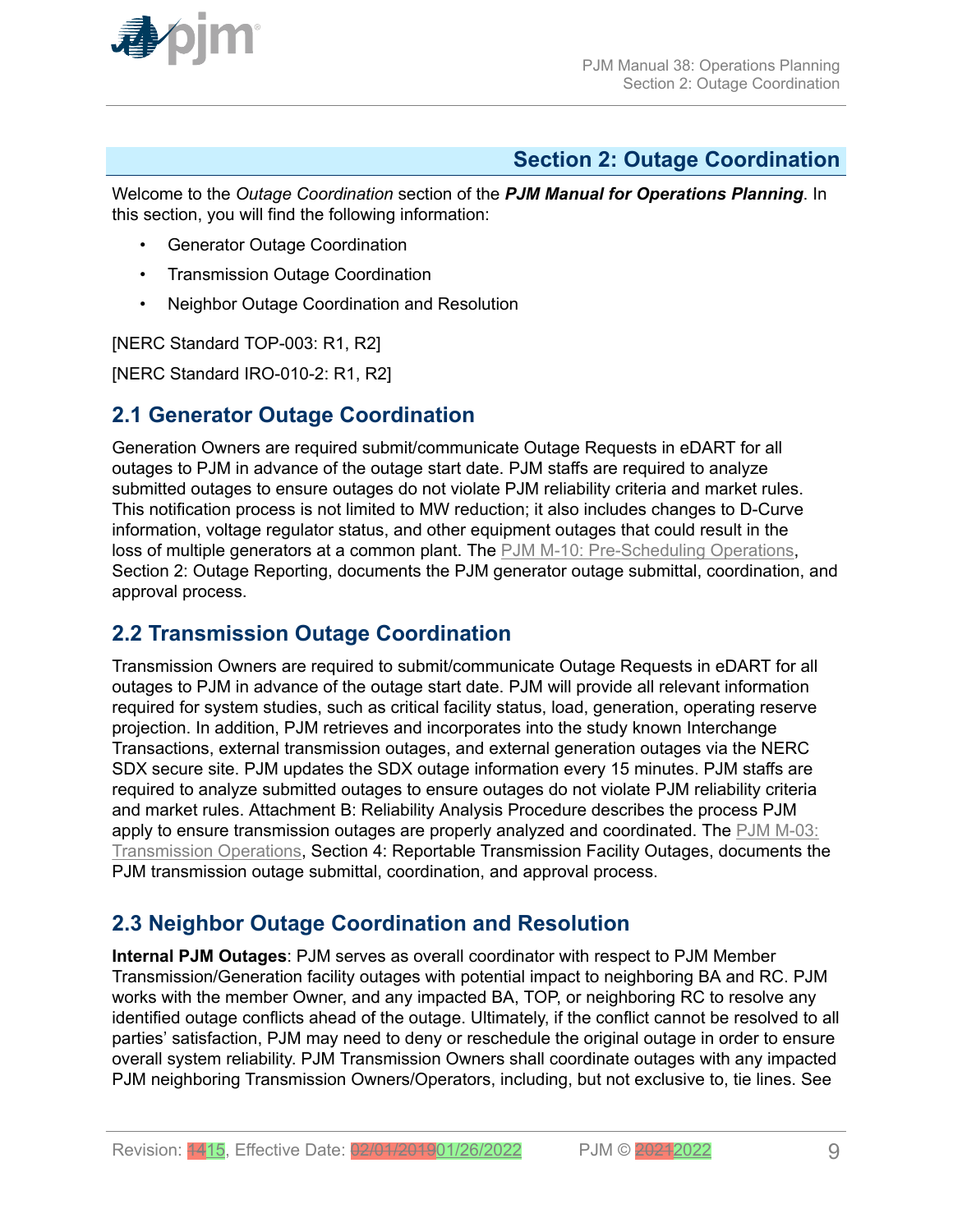

Attachment B: Reliability Analysis Procedure, Section B.6 "Internal Outage Analysis Process" for an overview of PJM evaluation of internal outage impacts.

**External Outages**: PJM serves as coordinator for neighboring BA, TOP, or RC outages with impact to PJM Member Transmission/Generation Owner facilities. PJM will work with the neighboring reliability entity to determine any required resolution, including the cancelation or rescheduling of the outage as required. See Attachment B: Reliability Analysis Procedure, Section B.7 "Analyze External Outages" for an overview of PJM evaluation of external outage impacts.

Any actions required in order to accommodate any portion of an internal or external Outage shall be identified within the PJM Operational Planning Analysis.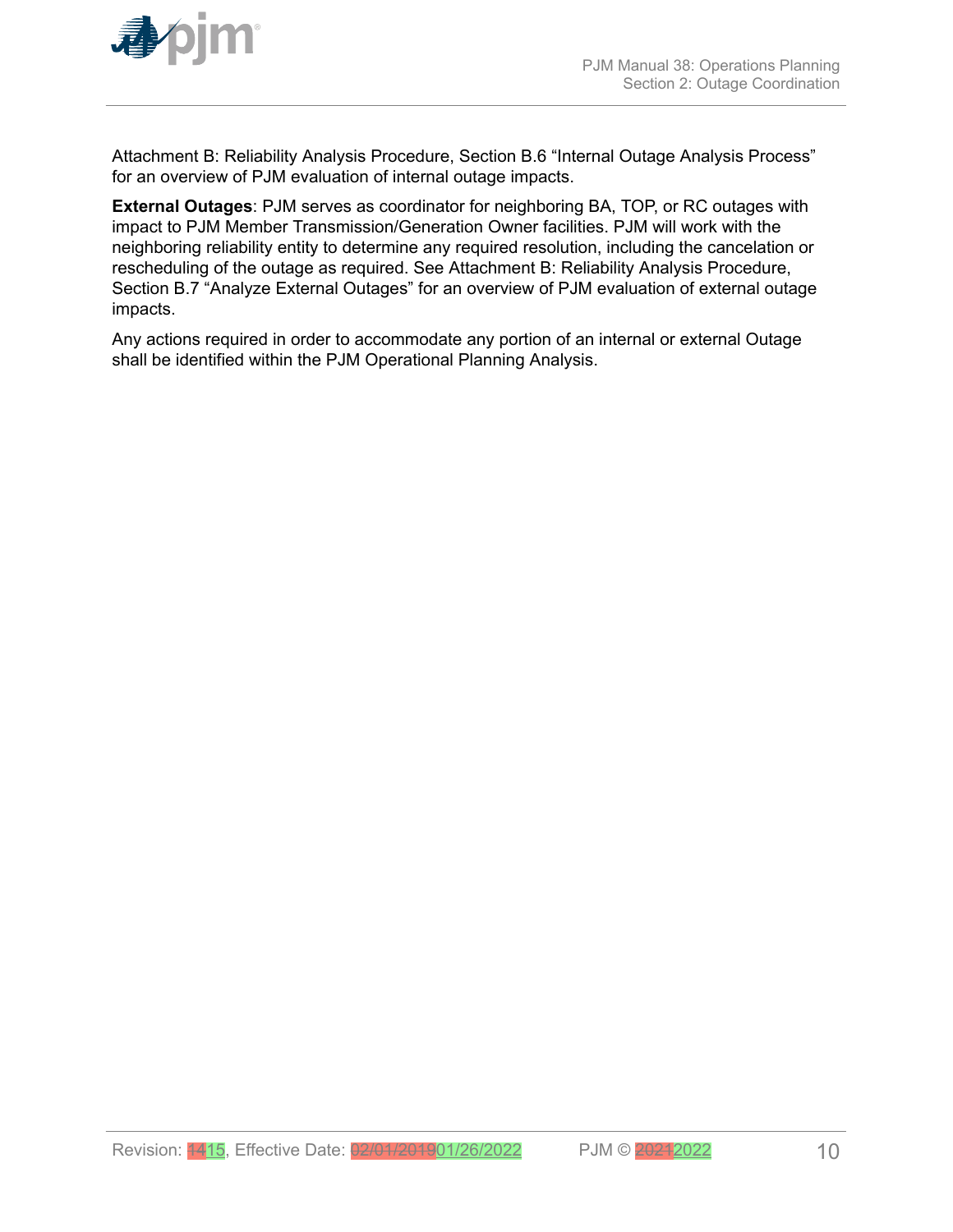<span id="page-10-0"></span>

# **Section 3: Next Day Reliability Analysis**

Welcome to the *Next Day Reliability Analysis* section of the *PJM Manual for Operations* **Planning**. In this section, you will find the following information:

• Process for developing the next day reliability analysis

# **3.1 Overview**

The purpose of the next day reliability analysis is to ensure that a comprehensive operating plan can be developed which meets all of the reliability requirements and provides for a level of uncertainty in facility availability that is inevitable in Real-time Operations.

The next day analysis brings together the latest available information regarding outages, system topology, load forecast, unit commitment, and interchange schedules, as the inputs to the analysis. The PJM EMS study model utilized in the analysis is derived from a recent Real-time State Estimator case, which reflects the Real-time PJM EMS model, the full list of BES facilities monitored as part of PJM's Real-time, and the full list of contingencies screened as part of PJM's Real-time analysis. The base case study model is run in the EMS study mode and is modified to reflect anticipated system conditions during the next operating day.

The results include an analysis of all BES facilities at projected peak and valley conditions for the next operating day, with a full AC analysis of all BES facilities for the full contingency list PJM screens in Real-time Operations. The analysis includes all SOLs and IROLs for thermal, voltage, and voltage drop exceedances. The analysis is shared with the operators on shift, TOs, and neighboring RCs and BAs.

# **PJM Actions:**

- Performs the next day analysis using the Attachment B: Reliability Analysis procedure.
- Coordinates action plans with affected Transmission Owners and external systems. Schedules out-of-merit generation as required.
- Prepares and posts the RC Day-Ahead report on a secure area of PJM website by 15:00 CST.

# **PJM Member Actions:**

- Coordinates scheduled transmission outages with PJM Staff.
- Communicates mitigation strategies with system operators.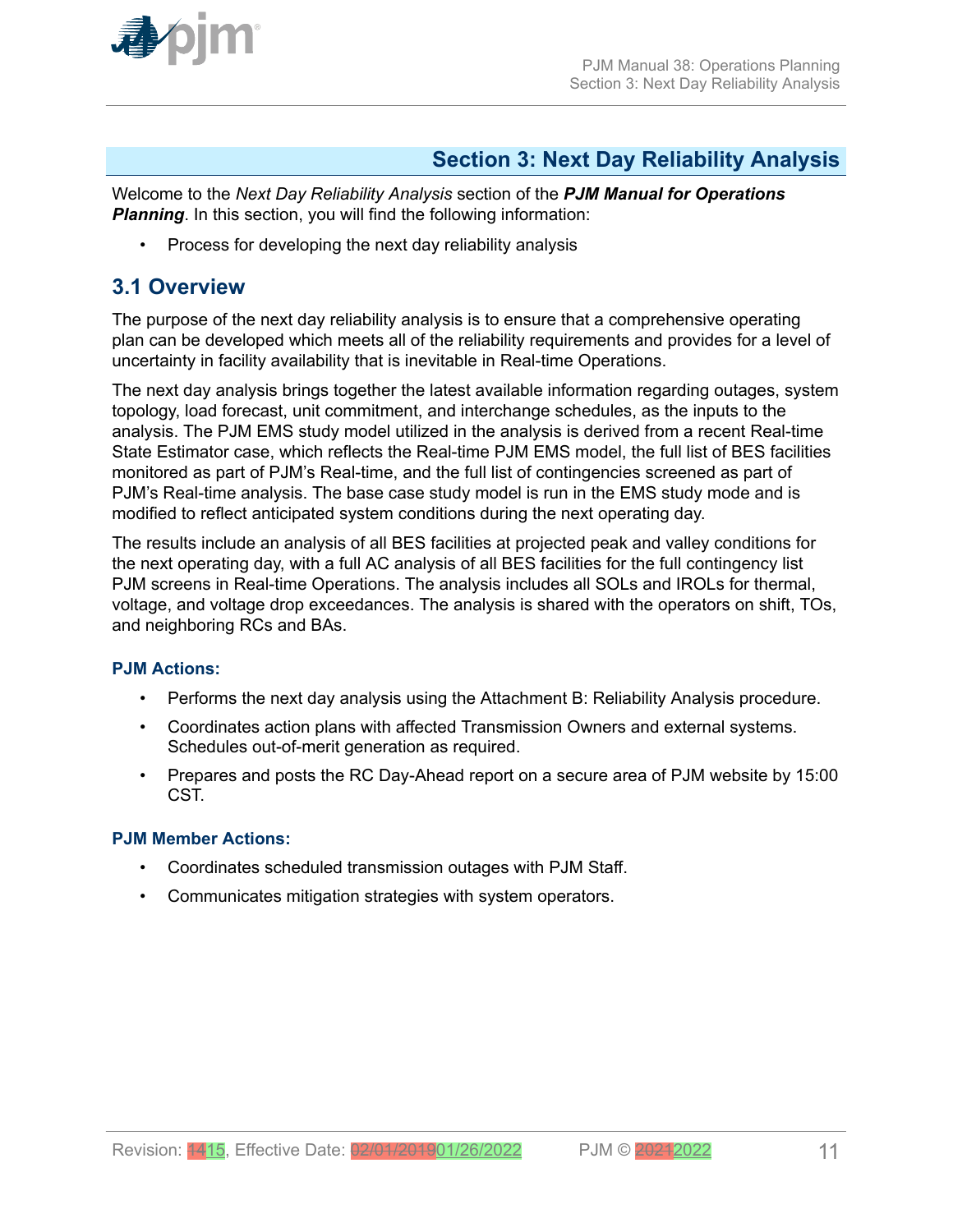<span id="page-11-0"></span>

# **Attachment A: OATF Scope**

# **A.1 Purpose of Operating Study**

The PJM Operations Assessment Task Force (OATF), under the direction of the PJM System Operations Subcommittee - Transmission (SOS-T), conducts a study for the summer and winter "study period" as defined below. The purpose of the study is to analyze a representation of the PJM system with the transmission and generation configuration approximating the conditions expected to exist during the study period (see Key Assumptions & Model Definition section for more detail). The study focuses on the current PJM RTO boundary and the boundaries of any applicable external companies that will be integrated into PJM prior to the study period at the time the scope for the study was drafted by PJM.

The PJM Operations Assessment Task Force (OATF) consists of representatives from PJM and Transmission Owner members including:

• Atlantic City Electric, American Electric Power, Baltimore Gas & Electric, Commonwealth Edison, Cleveland Public Power, Duke Energy Ohio / Kentucky, Duquesne Light, Dominion, Dayton Power & Light, Delmarva Power, FirstEnergy, PECO, Potomac Electric Power Company, PPL Electric Utilities, Public Service Electric & Gas, Rockland Electric Company, UGI Utilities, Neptune Transmission, Linden VFT, East Kentucky Power Cooperative, City of Rochelle/NextEra, ITCI, Hudson Transmission Partners, SMECO, OVEC, and AMPT/Gridforce.

### **A.2 Scope Objectives**

- Develop seasonal power flow base case representative of expected system conditions for the study period.
- Identify thermal overloads and voltage limit exceedances based on AC N-1 contingency analysis as well as switching and/or off-cost requirements for transmission control.
- Determine reactive transfer capability limitations for the current Eastern, Central, Western, 5004/5005, Bedington-Black Oak, AP South, AEP-Dominion, BC/PEPCO, CE-East, and Cleveland interfaces. Identify the import limits associated with the above reactive transfer capabilities.
- Determine the facilities that may limit thermal transfer capability into the major PJM load areas.
- Review and evaluate the effectiveness of existing operating procedures that are used to improve PJM transfer capabilities. Suggest practical system modifications to further improve PJM transfer capabilities. Revise operating guidelines as required.
- Identify conditions where the planned maintenance outages of PJM generation or transmission facilities negatively impact the reliability of the Bulk Power System.
- Identify the impact of delays in the installation of new transmission facilities.
- Perform sensitivity studies as listed in Section A.4 below.
- Perform analysis to determine survivability of maximum credible disturbance facility loss in Section A.5 below.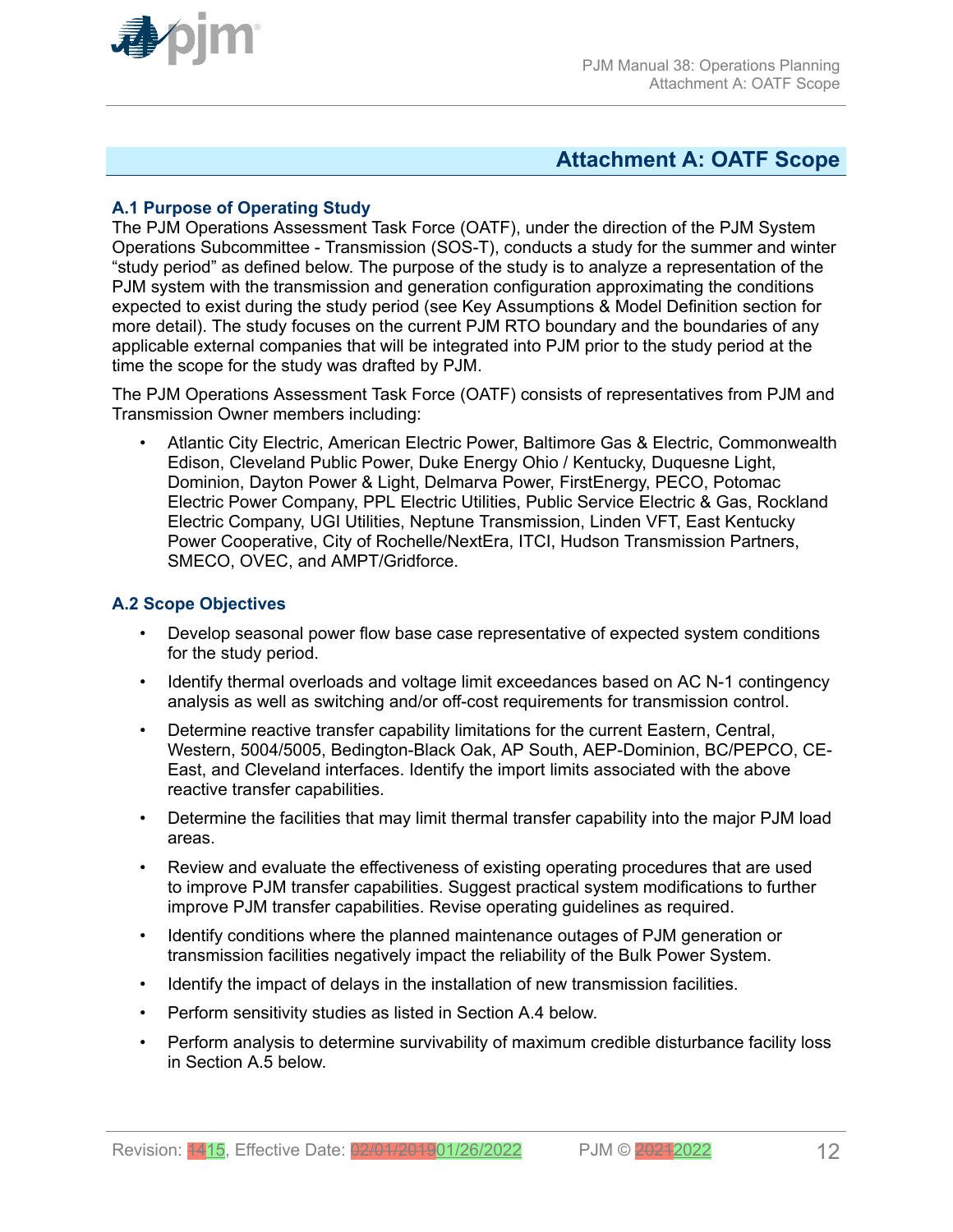

# **A.3 Key Assumptions and Model Definition**

### **A.3.1 Base Case Parameters**

- The PJM RTO load will be the sum of all 50/50 non-diversified peak loads of each transmission company zone obtained from the latest PJM Load Forecast Report. Forecasting judgment may be applied to these target loads to determine the actual megawatt load that will be modeled.
- The net PJM interchange level will be modeled to reflect typical seasonal values.
- The Hopatcong–Ramapo line flow will be set to a typical megawatt value for the conditions studied.
- The PS–ConEd phase angle regulators will be set to maintain a typical megawatt flow for the conditions studied.
- Neptune HVDC line flow will be set to a typical megawatt value for the conditions studied.
- Linden VFT will be set to a typical megawatt value for the conditions studied.
- HTP will be set to an estimated megawatt value for the conditions studied.

### **A.3.2 PJM System Representation**

- The reactive load modeled at each of the company load buses should reflect actual experienced data. Whenever possible, the company reactive loads should not be factored from one load level to another.
- Whenever possible, supervisory controlled capacitors should be represented explicitly in the case.
- The power interchanges between companies external to PJM should reflect typical values.
- All major generating units should be modeled on their own low voltage generator buses.
- Generator voltage regulators should:
	- o Control remote bus voltages in base cases.
	- o Control generator terminal voltages in contingency cases.
- All generating units should be modeled with a reactive capacity that accurately reflects the limits experienced during actual operations.
- Any generating unit that is scheduled out for maintenance during the entire study period should be placed out of service in all base power flows.
- Any transmission line scheduled out of service for the majority of the study period should be placed out of service in all base power flows.
- Distribution capacitors, reactors, and synchronous condensers should be represented in the same manner that would be expected in actual system operations.
- The PJM system transmission line ratings used should be the seasonal normal and approved short-term emergency MVA line ratings consistent with each company's operating philosophy.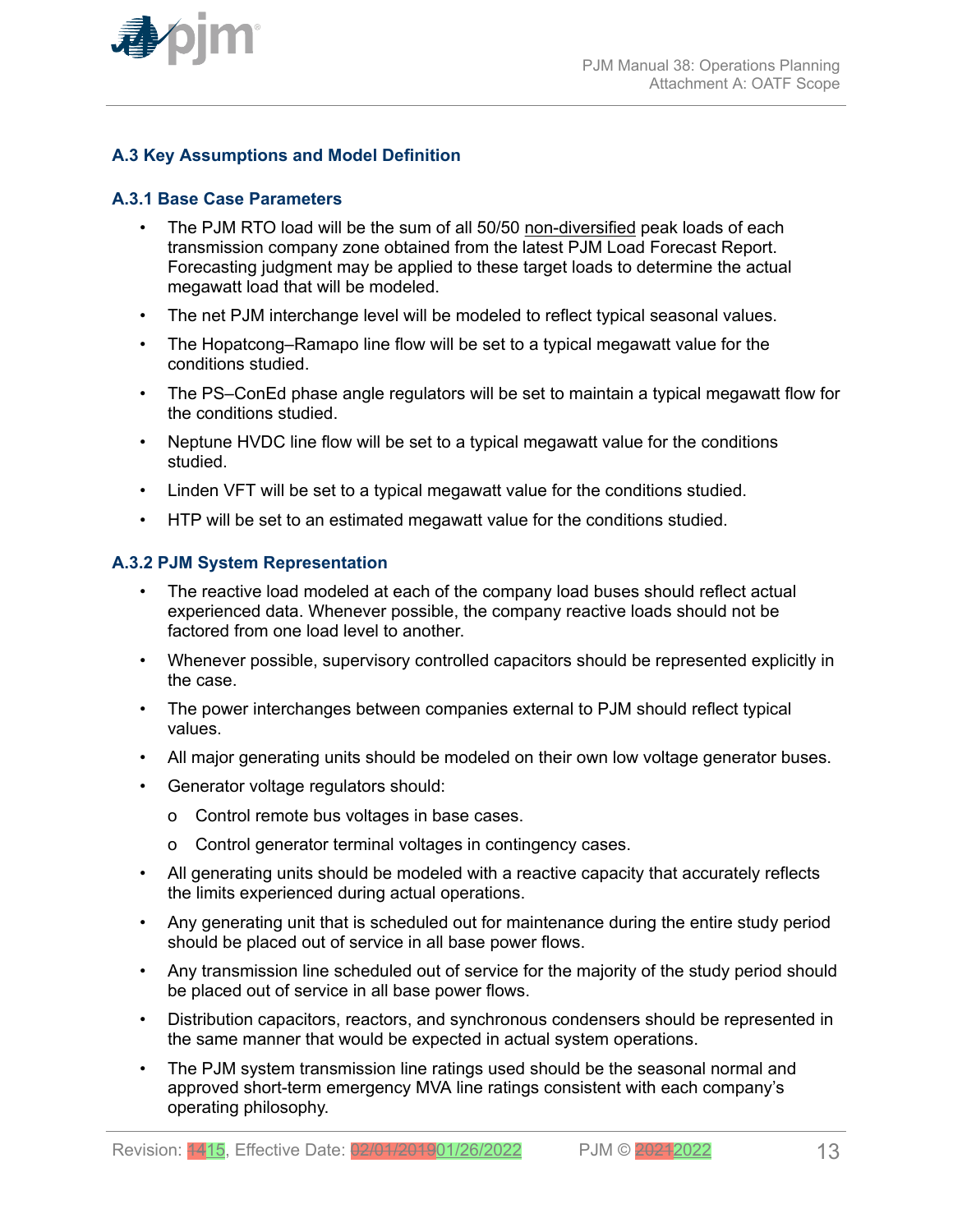

- The voltage schedules used should represent those expected to be followed during the study period for all controllable buses. The voltage schedules include both generator and LTC (Load Tap Changers) regulated buses.
- An accurate representation of all power systems external to PJM should be merged with the PJM power flow model.

# **A.3.3 PJM Dispatch**

- All generator economic dispatch data will be derived from historical bid data from the previous comparable season.
- Base load units will be modeled as must run.
- Discrete unit outages for the study period will be determined based on an average obtained from unavailable generator MW (maintenance and unplanned) on ten days from the previous comparable season that are at or near the load level to be studied.
- Non-Utility generation shall follow the same guidelines whenever the appropriate data is available.
- Hydro-generation and wind generation will be modeled at typical levels expected during the study period.
- Demand Response (DR) will be incorporated into the dispatch when appropriate, e.g., to resolve peak load system exceedances. The granularity of the DR modeling will be based on the available data and any software limitations.

# **A.4 Sensitivity Studies**

- Sensitivity studies will be performed on facilities identified by the SOS-T as potential IROL facilities. Existing IROL facilities will be evaluated on a periodic basis to determine whether they still meet the IROL criteria as defined in [PJM M-37: Reliability](http://pjm.com/~/media/documents/manuals/m37.ashx) [Coordination](http://pjm.com/~/media/documents/manuals/m37.ashx), Section 3.
- Sensitivity study will be performed on BC/PEPCO import capability.
- Sensitivity study will be performed by monitoring external facilities and applying external contingencies that are located electrically close to the PJM border. The additional study will help prevent issues along the seams of PJM and its neighbors.
- Analysis of specific N-2 conditions will also be performed to avoid situations where cascading outages could occur due to an N-1 contingency followed by relay-induced line tripping resulting from insufficient time for Operations to react.
- Analysis of planning and operational gas pipeline contingencies.
- Analysis of system conditions for the extreme 90/10 PJM load forecast.
- Analysis of maximum credible disturbance contingencies
- Sensitivity study of solar and wind generation
- •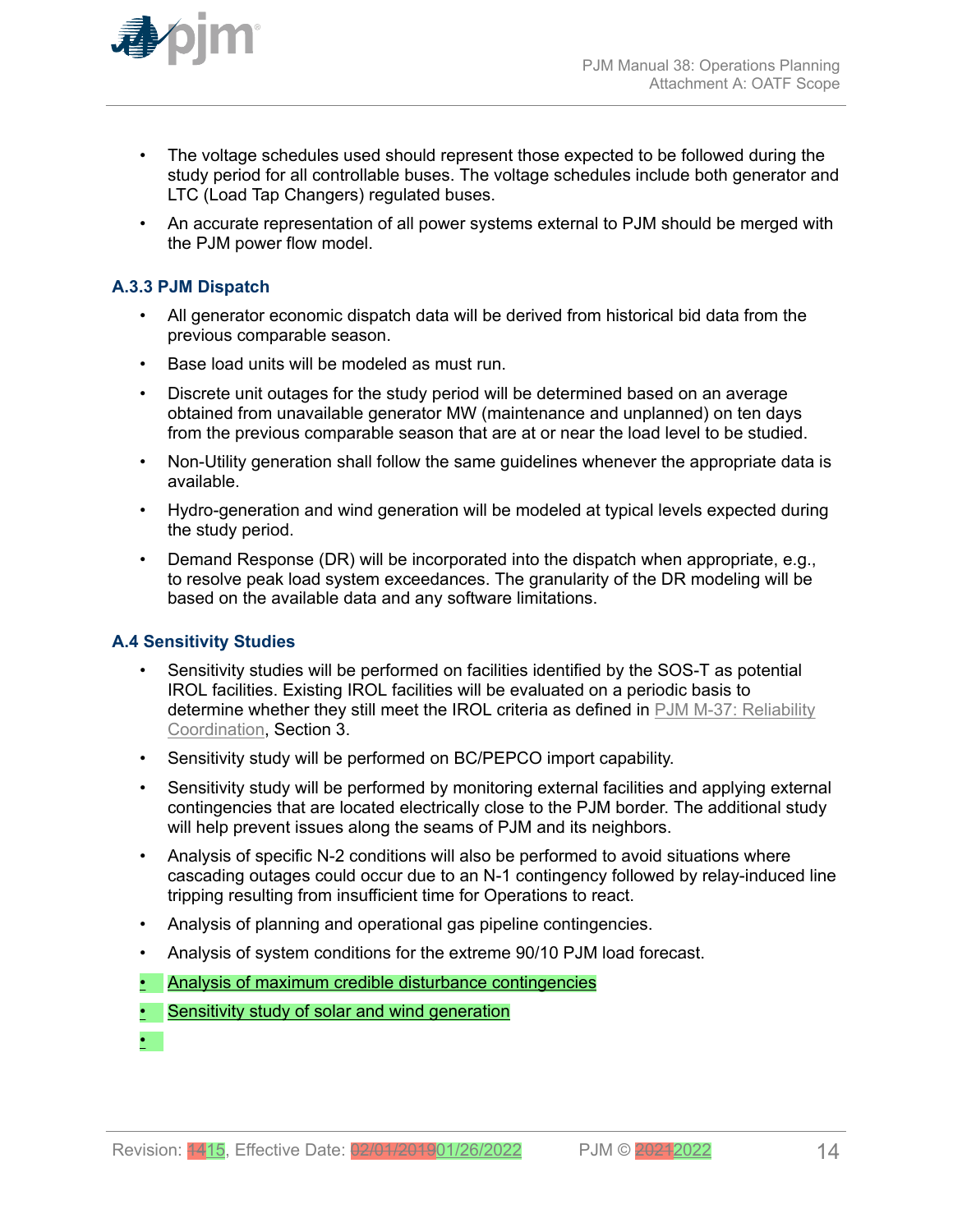

Due to the study timeline of work and deliverables, PJM may not be able to accommodate certain sensitivity studies requested by members of the OATF. In general, PJM cannot accommodate sensitivity studies involving:

- Analysis of load conditions that significantly diverge from the peak load for the study period (e.g., light load and shoulder period conditions).
- Analysis of a localized issue affecting only one company transmission zone.

# **A.5 Maximum Credible Disturbance Study**

A maximum credible disturbance ('max-cred') is defined as having a reasonable possibility of occurring (being credible) and also of being outside the normal N-1 contingency criteria. For the purpose of assisting Generation Owners (GO) and Transmission Owners (TO) in determining critical assets pursuant to NERC Critical Infrastructure Protection (CIP) Standards, PJM will perform analysis to determine the survivability of max-cred facility losses. GO shall communicate Common Mode Impact contingencies to PJM and the affected Transmission Owner through the PJM SOS-T (contacting PJM Chairman and Transmission Owner Representative) for inclusion in the PJM OATF Maximum Credible Disturbance Contingency Analysis. TO shall review current set of maximum credible disturbance contingencies and supply changes to the PJM OATF representative prior to finalizing the OATF Scope. PJM will communicate max-cred contingencies that are not survivable to the impacted asset owner.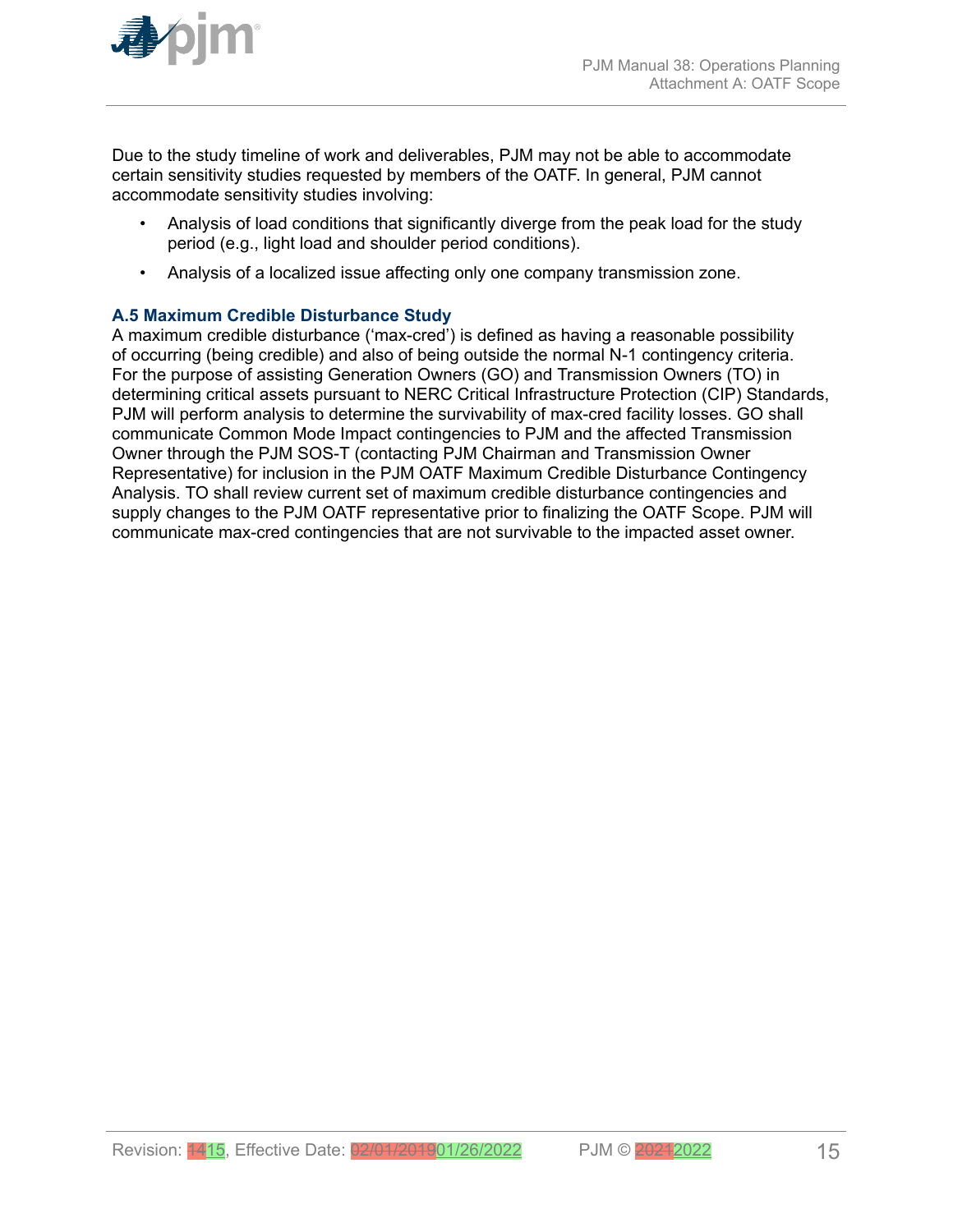<span id="page-15-0"></span>

# **Attachment B: Reliability Analysis Procedure**

#### **Documentation Sources**

- [PJM M-03: Transmission Operations](http://www.pjm.com/~/media/documents/manuals/m03.ashx)
- [PJM M-03B: Transmission Operating Procedures](https://www.pjm.com/library/manuals/private-m03.aspx) (CEII)
- [PJM M-10: Pre-Scheduling Operations](http://www.pjm.com/~/media/documents/manuals/m10.ashx)
- NERC Standards FAC-011, IRO-010, IRO-014, IRO-017, TOP-002

# **Tools and information for Transmission & Generation Outage Analysis**

- eDART For viewing/revising transmission and generation outage tickets
- EMS
- Load forecasts
- Day-Ahead generation commitment
- DMT/SCED For additional generation information
- ExSchedule
- SDX (System Data Exchange) For external outages and BA-to-BA scheduled interchange
- Weather forecasts
- IEP (Intelligent Event Processor)
- TSA

# **B.1 Initial Preparation/Information Gathering:**

- Obtain the load forecast for the study period.
- Obtain the PJM footprint and neighboring areas weather data for the study period.
- Obtain the list of internal transmission and generation outages that will occur on the study date from the eDART Outage Scheduling Application.
- Obtain external outage information via the following:
	- o MISO and TVA daily outage reports.
	- o SDX generation and transmission outages.
- Obtain interchange information via the following:
	- o Utilize ExSchedule to review the PJM scheduled interchange values.
	- o Utilize the SDX data to review the external BA-to-BA scheduled interchange values.
- Check for any current and/or projected system conditions that may impact the scheduled outages such as system wide peak loads, Heavy Load Voltage Schedule Alerts, GMD, etc.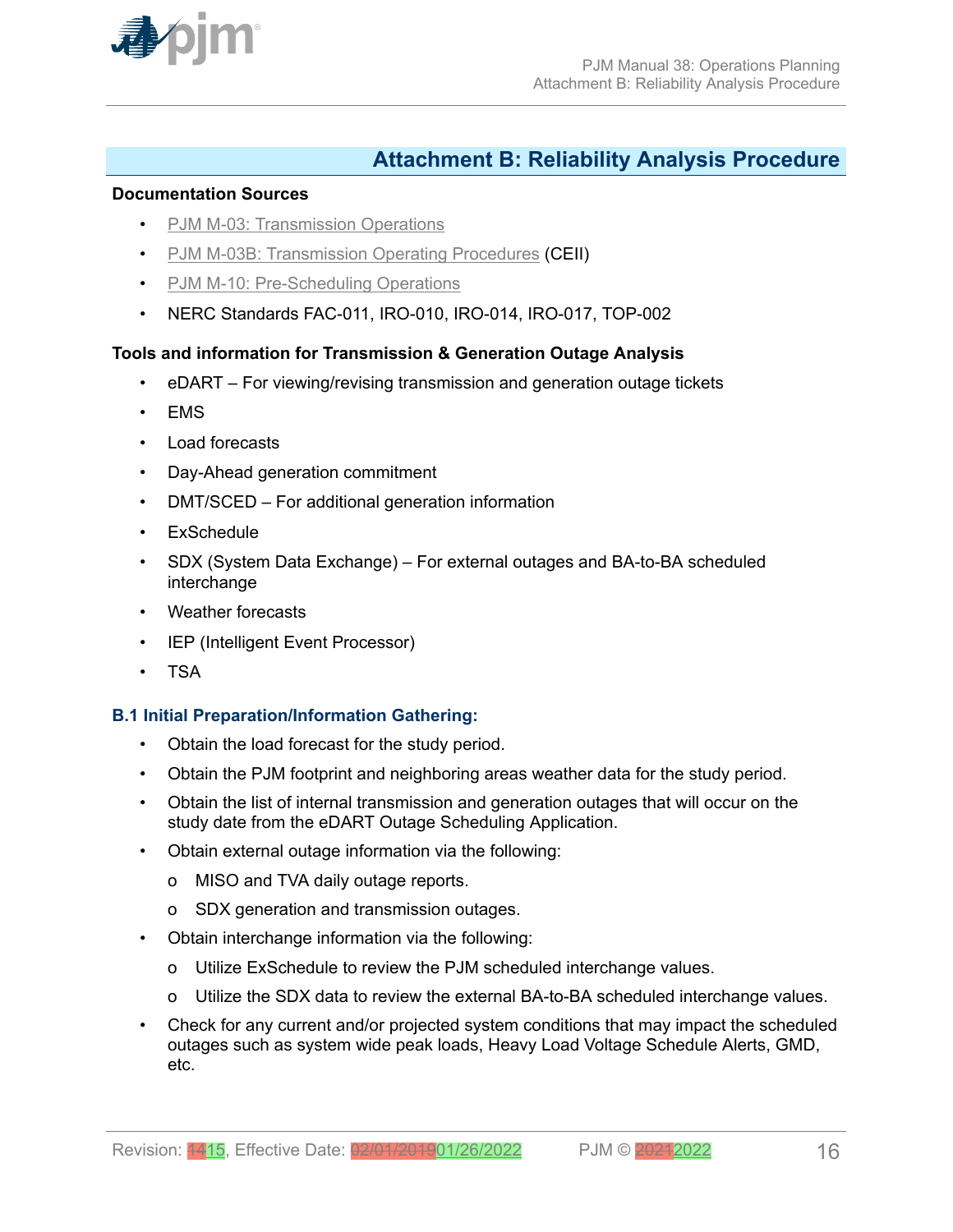

### **Note:**

PJM will cancel scheduled outages, regardless of submittal time, if the outage could jeopardize system reliability.

#### **B.2 Study Case Set-up and Verification: EMS Study Case Set-up**

- Search and select a State Estimator (SE) saved case with load levels that are as close as possible to the peak (or valley) forecasted Balancing Authority loads for the study period.
- Utilize the EMS study package to retrieve the saved State Estimator solution into the power flow study.
- Adjust the transmission topology to reflect the study date conditions by making status changes to transmission equipment (lines, transformers, breakers, caps, reactors, etc.).

#### **Note:**

The eDART-to-EMS bridge can be used to automate the import of projected system topology.

• Adjust generation statuses to reflect the study date.

#### **Note:**

EMS automation can be used to load the forecasted PJM wind generation into the study case.

Generators returning from an outage are not guaranteed to be on-line for the study date in question. Use the load forecast in conjunction with the Unit Price information from DMT to make an engineering assessment of whether or not the unit will be on-line. If unsure, the analysis should be performed with the unit on and off-line to determine its impacts.

- To account for the MISO wind impacts:
	- o Utilize the MISO Wind Output/Forecast webpage.
		- − Note the actual MISO wind output at the time of the initial SE saved case snapshot.
		- − Note the peak MISO wind forecast for the study date.
	- o Due to ~85% of the MISO wind being physically remote from the PJM system, the wind farm units may not be explicitly modeled. However, their net effect can be reflected in the tie flows between PJM and the 'WEST' equivalent area in the EMS Model. Therefore, adjust the net interchange in the WEST area to reflect the MISO wind forecast as shown in the following example:
		- − Example: The SE base case had 2,000 MW of wind output in the MISO footprint. The forecast indicates 3,000 MW of wind in MISO. Scale the PJM EMS 'WEST' area generation up by 1,000 MW to account for the additional wind.
- Turn off CTs running for congestion (or reliability, etc.) in the powerflow case. Adjust appropriate generation as needed.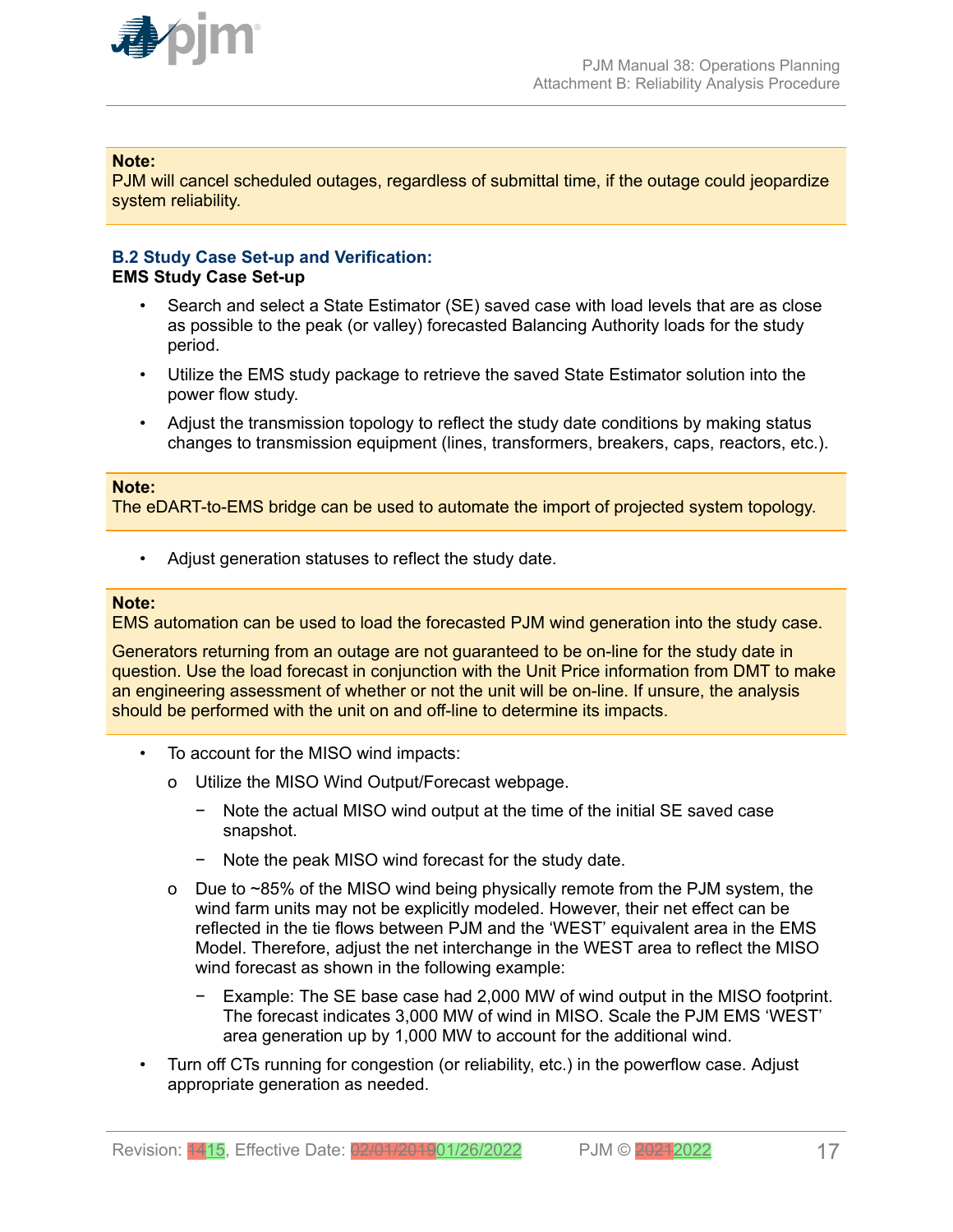

- Adjust the Rating Temperature Sets for each transmission zone to reflect the highest expected temperatures for the study date.
- Verify that all Balancing Authority loads match their respective peak load forecasts. Utilize the EMS "Company Scale Load or Generation" function to manually scale the loads to match the forecasts if required.
- Adjust generation both internally and externally as needed to incorporate the projected scheduled interchange into the case.
- Update contingency list by pulling in the Real-time contingency list. Update the list, as needed, for changes in system conditions between the current time and the study period.

# **B.3 EMS Study Case Verification:**

- Run power flow to verify that the case converges and make adjustments as necessary.
- Run Security Analysis (contingency analysis) and review the results. Determine if there are any pre-existing overloads and/or voltage issues and make adjustments as necessary.
- Control for any thermal or voltage exceedances before analyzing future outages in the study.
- Run TLC to verify the results. Adjust the case to bring transfers within limits.

### **B.4 Outage Analysis:**

- Perform thermal and voltage (AC) analysis for all transmission and generation outages occurring during the study period.
- Perform Transient Stability Assessment (TSA) study for generation impacts and transmission outages with stability impact as indicated by the System Impact notes.
- Assess outage impact on nuclear bus voltage limits and stability according to the NPIR requirements.

#### **B.5 Internal Outage Review Process:**

- Consider the transmission outage submittal status according to [PJM M-03: Transmission](http://www.pjm.com/~/media/documents/manuals/m03.ashx) [Operations](http://www.pjm.com/~/media/documents/manuals/m03.ashx) (e.g., is it on-time, late, emergency, etc.).
- Consider generation outage categories (Planned, Maintenance, Unplanned) according to [PJM M-10: Pre-Scheduling Operations](http://www.pjm.com/~/media/documents/manuals/m10.ashx), Section 2.1.
- Determine if any temporary switching is required to outage the facility, or return it to service, and if this switching may affect the transmission system.
- Determine if there are any operating procedures associated with the outage:
	- o Review the Transmission Owner's description of work, System Impact note, or IEP rules.
	- o Review PJM M-03B: Transmission Operating Procedures (CEII) to determine if any procedures are predefined that will require special contingencies to be active to address operational or stability concerns. Special contingencies may include the impact of pre-defined Remedial Action Schemes (RAS).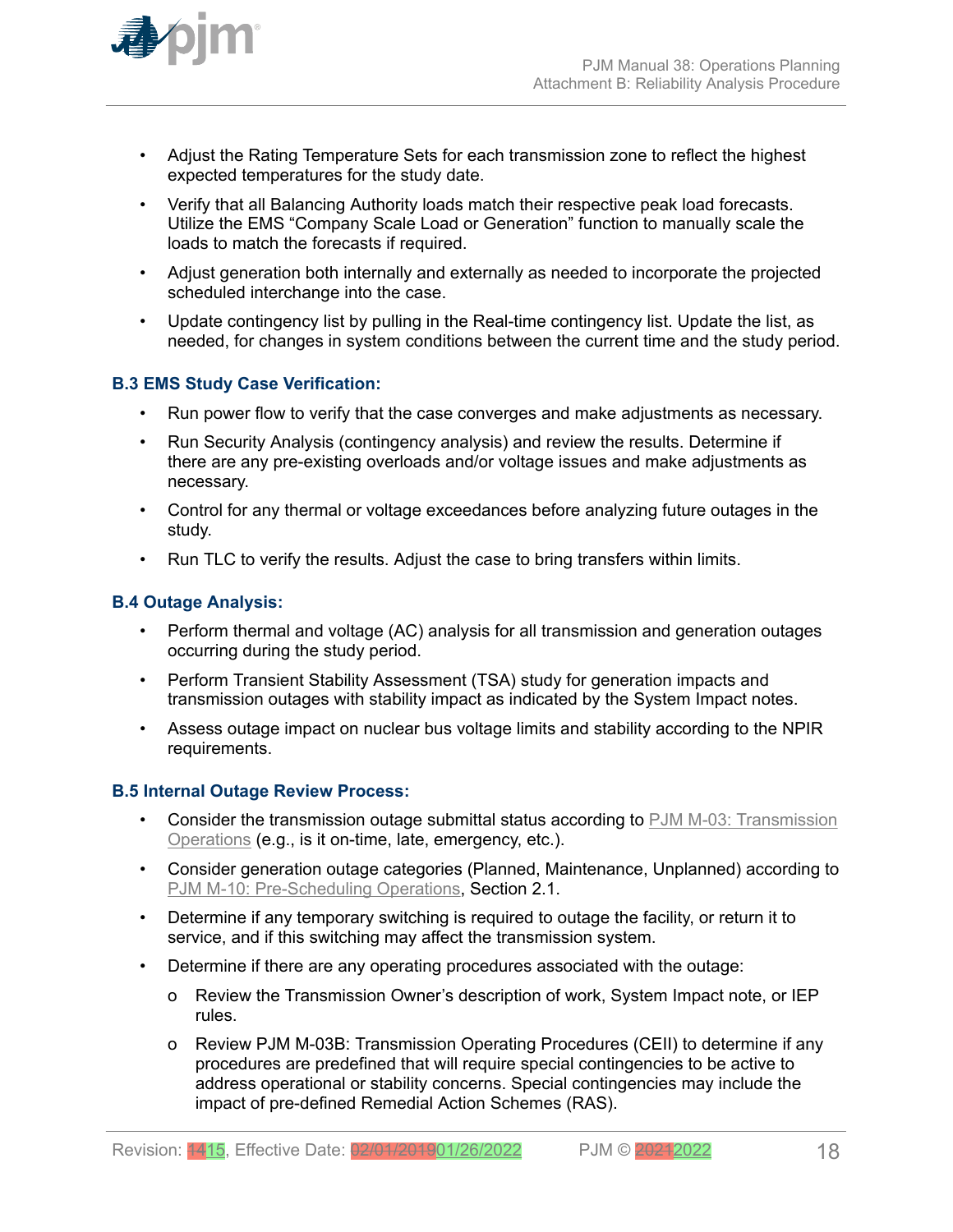

- o Review PJM M-03B: Transmission Operating Procedures (CEII) to determine if any predefined procedures require adjustment to thermal ratings or voltage limits to maintain system security.
- Implement/suppress contingencies in the study case as required to model any special operating procedures.
- Review Hotline, Protective Relay, and Protection System outage requests to identify any changes to normal fault clearing. Model any identified changes to normal fault clearing within the PJM EMS by modifying the applicable PJM Security Analysis contingencies to accurately study the system impact of Hotline, Protective Relay, and Protection System outages. (According to [PJM M-03: Transmission Operations,](http://www.pjm.com/~/media/documents/manuals/m03.ashx) Section 4: Transmission Owners must notify PJM of planned Hotline, Protective Relay, and Protection System outages by submitting these planned outage requests to eDART. All unplanned outages of this type are communicated to PJM Dispatch and subsequently submitted to eDART.)

#### **Note:**

For relay communication outages exceeding 5 days in duration, PJM will perform stability studies to assess impact to the BES. The communication outages may be on the redundant system in which case PJM will model the failure of the remaining communication for fast clearing and will assess stability based on the zone 2 clearing time. If there are any system performance issues as a result of the assessment, PJM will coordinate the next steps with the Transmission Owner.

- Determine if a morning load pick-up, off-peak, or multiple time/load studies need to be performed.
- Make necessary changes to the study case as a result of the outage review. For example, make contingency adjustments, implement special/operating/emergency procedures, make generator adjustments due to stability limits, etc.

#### **B.6 Internal Outage Analysis Process:**

- Implement the submitted (both planned and emergency) transmission and generation outages in the EMS study case.
- Process reactive tickets (D-curve changes and voltage regulator outages).
- Analyze generator reactive lead/lag tests.
- Run power flow and Security Analysis (contingency analysis) to determine any thermal, voltage, SOL, or IROL impacts arising from the outages and projected system conditions.
- Run the EMS Study Transfer Limit Calculator (TLC) to determine projected IROL facility operating limits.
- Perform an open-ended voltage study, based on projected system condition for the time of switching, for all long-line EHV outages. Note any changes to start times that may be required due to a high instantaneous voltage rise.
- Perform a transient stability (TSA) study for outages with stability impact and validate with PJM M-03B: Transmission Operating Procedures (CEII). If a generator is restricted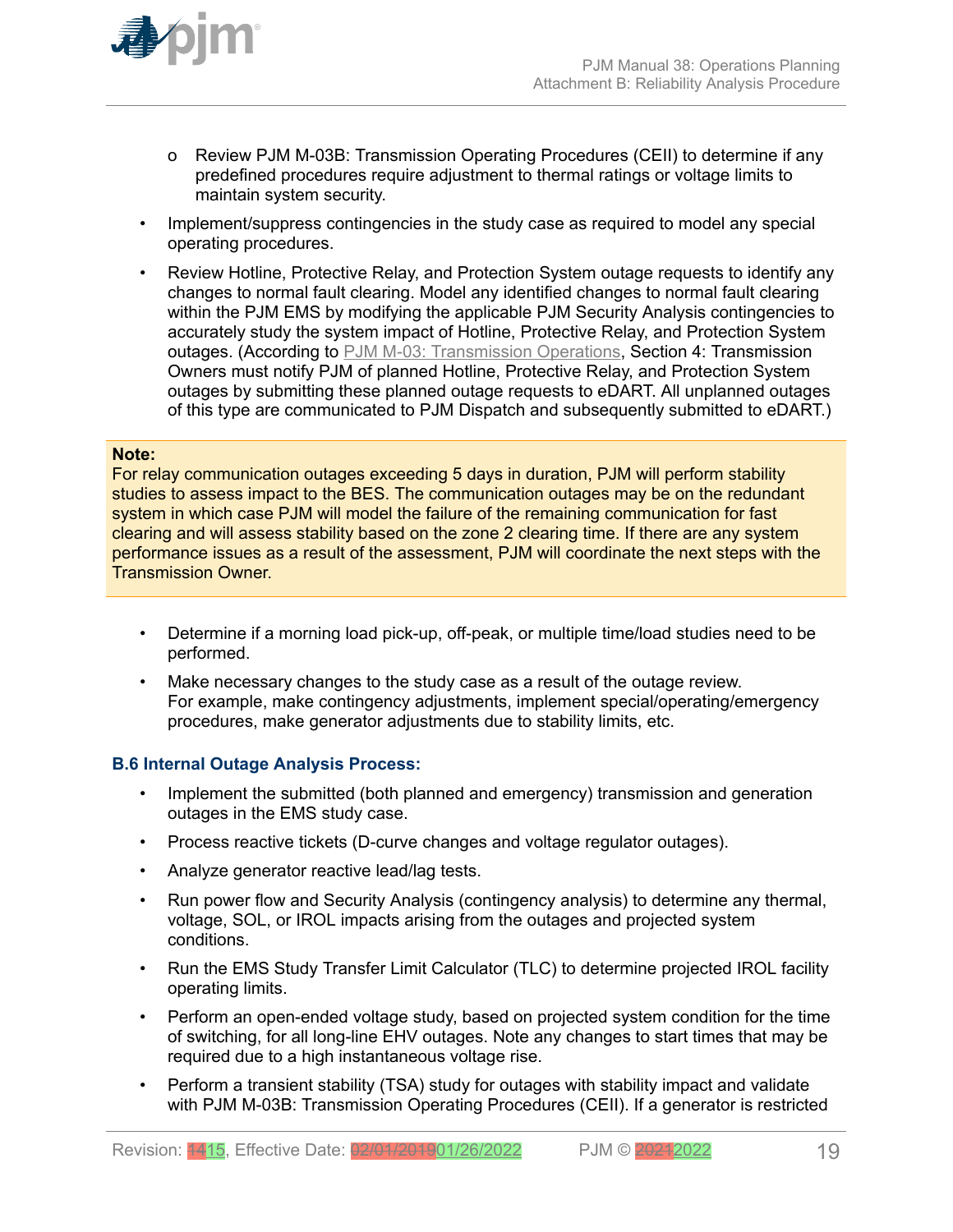

for stability, document and communicate the restrictions according to the [PJM M-03:](http://www.pjm.com/~/media/documents/manuals/m03.ashx) [Transmission Operations](http://www.pjm.com/~/media/documents/manuals/m03.ashx) Section 3.9 stability procedure.

- Resolve thermal overloads, voltage, SOL, and/or IROL exceedances with non-cost operations first, such as system reconfiguration, then by adjusting generation, if required. Refer to [PJM M-03: Transmission Operations](http://www.pjm.com/~/media/documents/manuals/m03.ashx) and PJM M-03B: Transmission Operating Procedures (CEII) for additional details regarding thermal and voltage controlling actions.
- Initiate contact with the affected Member TOs and/or external Reliability Coordinators to coordinate possible mitigation options; inform them of outage conflicts, the potential for off-cost operations, and/or possible outage denial based on PJM Market rules and/or reliability concerns.

#### **Note:**

PJM considers outages based on priority order. Forced and emergency outages have the highest priority followed by "On-time" outages then "Late" outages. The outages are analyzed for reliability and expected off-costs. Each outage is studied and any constraints (actual or facility/contingency pair) trending toward a limit or exceeding a limit is noted in eDART. The trending or exceeding of a limit in the study is referred to as potential "congestion". The limit may be any or a combination of thermal, voltage, or stability issues. If there is an expected constraint, PJM will mark the corresponding eDART ticket as "congestion expected". The "congestion expected" flag is used to indicate a potential issue that may occur in the Day-Ahead Market or in Real-time Operations. If there are non-cost controlling actions, changes to the generation pattern, or changes to system conditions, the noted congestion may not occur in the Day-Ahead Market or in Real-time Operations.

For "On-time" outages, PJM ensures the constraint can be mitigated by applying both non-cost and off-cost operations. If there are no limit exceedances as a result, the outage will be approved.

For "Late" outages, PJM will apply only non-cost operations. If the non-cost operations (such as PAR adjustments, transformer tap adjustments, MVAR adjustments, switching of capacitors and reactors, switching of transmission facilities) can mitigate the constraint, then the outage will be approved. Note, the ticket is still marked as "congestion expected". If the constraint cannot be mitigated, PJM will deny the outage for the scheduled time and work with the transmission owner to reschedule the outage.

If a constraint is impacted or can be helped with external generation sources, verify whether an IDC flowgate is in place and request the coordinated test for inclusion in M2M.

- Verify generator availability for expected off-cost operations. Check start-up times, noload/start-up costs, etc., to ensure the system reliability can be maintained.
- Verify corresponding generator outage tickets have been submitted in eDART for all transmission outages that bottle generator output.
- Cancel or reschedule generation outages or testing as needed to maintain system reliability. Communicate any cancellations:
	- o With direct voice to voice communication to respective GO/MOC;
	- o And logging such action within the eDART PJM comment section.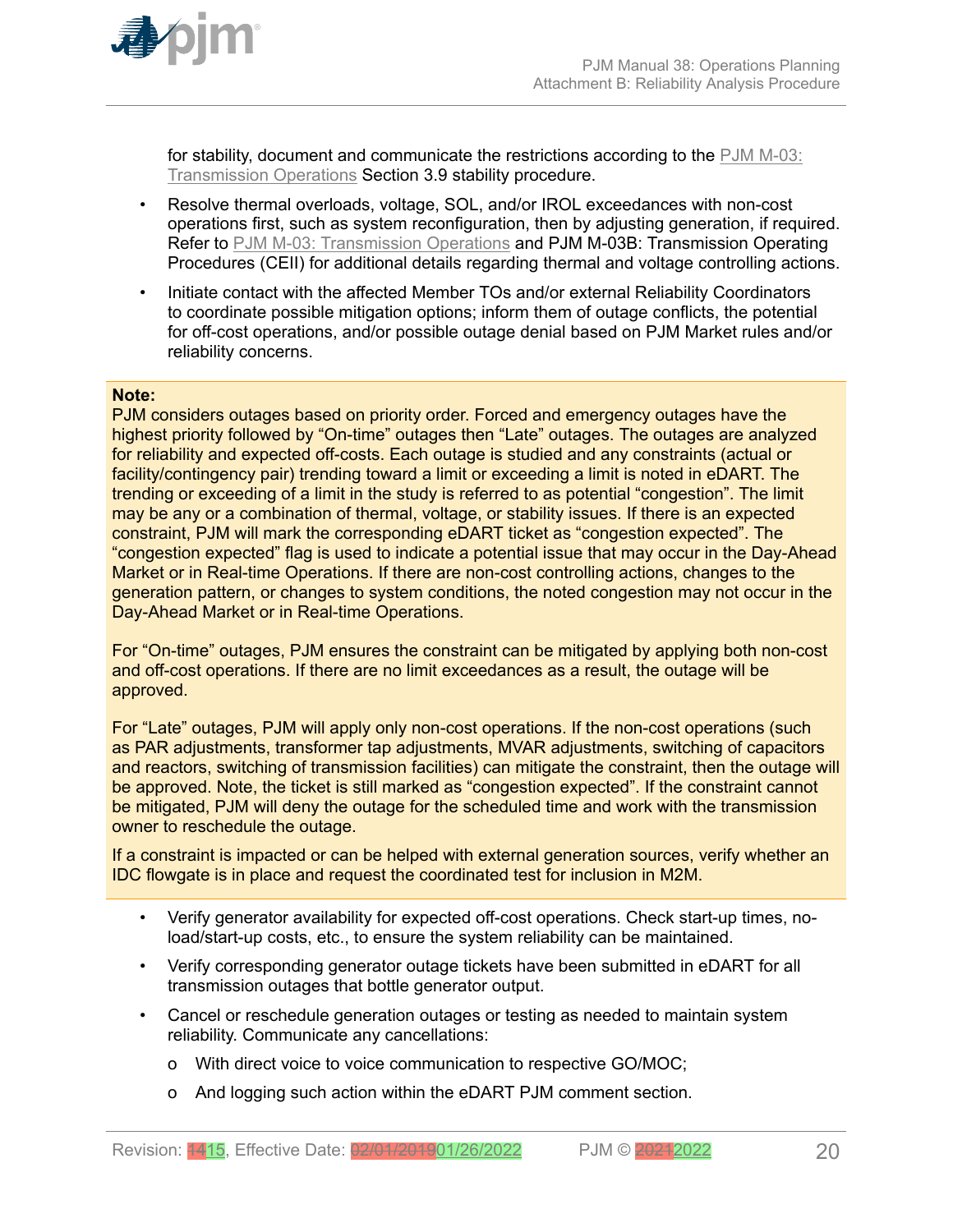

# **B.7 Analyze External Outages:**

- Review and implement the external SDX transmission and generation changes in the EMS study case. Run powerflow and Security Analysis to determine any thermal or voltage impacts arising from the outages.
- Analyze thermal overloads and voltage issues for possible solutions. Communicate and resolve issues with other RCs (MISO, TVA, NYISO, etc.).
- Verify if additional peak, off-peak, morning load pick-up, or other studies need to be done. If so, obtain an appropriate case and re-analyze the outages.
- Run the Transfer Limit Calculator (TLC) and check for impacts to transfer limits.

# **B.8 Day-Ahead Market Coordination:**

- Submit a copy of the PJM Transmission Log to the Day-Ahead Market operator by 10:00 hours. The following information must be submitted in the report:
	- o Note any outage that is projected to cause congestion and is submitted on–time.
	- o Note any outage submitted as an Emergency.
	- o Note any outage requiring pre-contingency switching and include the precontingency switching solution.
- Bridge the Day-Ahead generation commitment into the EMS study case.
- Analyze the impacts of the Day-Ahead generation commitment.
	- o Analyze the nuclear voltages (NPIR) and document the results in the Day-Ahead report. When the analysis identifies a nuclear voltage exceedance, PJM will inform the respective transmission owner, who in turn will inform the appropriate Nuclear Duty Officer (NDO). The notification may include a request for authorization to operate off-cost generation at the generation owner's expense to prevent an exceedance of the limit.
- Determine if any additional generation must be called on Day-Ahead to maintain transmission system reliability. Document required combustion turbines with notification + start-up times > 2 hours.

#### **B.9 Non-Market BES Facilities: Outage Approval Process**

PJM will evaluate and approve transmission outages consistent with [PJM M-03: Transmission](http://www.pjm.com/~/media/documents/manuals/m03.ashx) [Operations,](http://www.pjm.com/~/media/documents/manuals/m03.ashx) [PJM M-03B: Transmission Operating Procedures](https://www.pjm.com/library/manuals/private-m03.aspx) (CEII), PJM M-12: [Balancing](http://pjm.com/~/media/documents/manuals/m12.ashx) [Operations,](http://pjm.com/~/media/documents/manuals/m12.ashx) [PJM M-37: Reliability Coordination,](http://pjm.com/~/media/documents/manuals/m37.ashx) and [PJM M-38: Operations Planning](http://www.pjm.com/~/media/documents/manuals/m38.ashx) to ensure reliability is maintained on all BES facilities. Additional coordination may be required with the Transmission Owners for non-market BES facilities to ensure contingency results are consistent in Real-time Operations:

• For planned outages, the differences in contingency analysis results should be rationalized in advance and instruction provided to Real-time Operations as to which EMS analysis is more accurate (PJM or TO).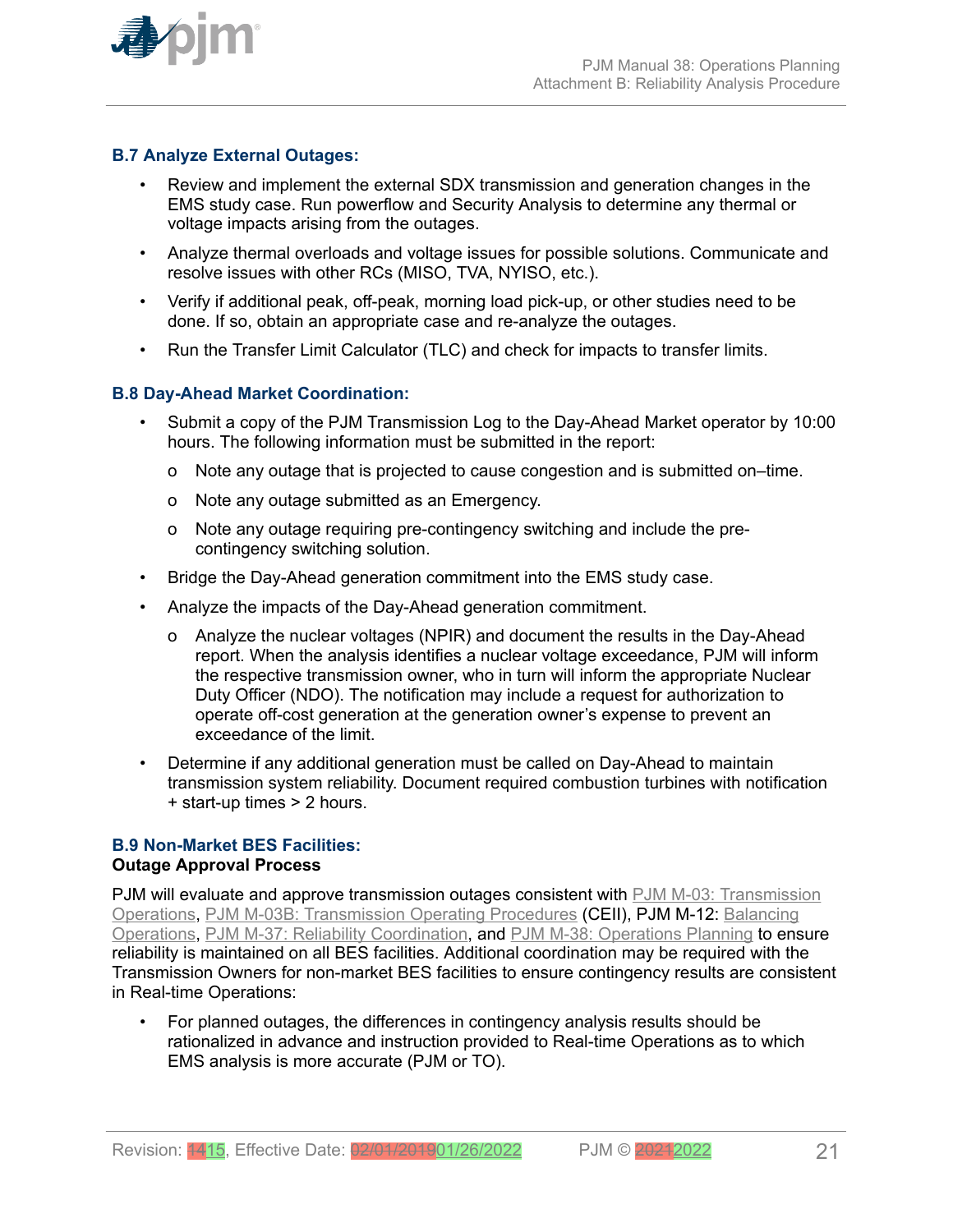

- An operating plan shall be agreed upon in advance, which may require the advanced scheduling of long-lead time generation at the expense of the Transmission Owner.
- The agreed upon controlling actions should be documented and communicated to PJM and TO or GO Dispatchers.
- Under certain conditions, a generator may violate GSU limits upon the loss of another facility. A generator will be permitted to operate above their emergency limits so long as a post-contingency reduction plan has been agreed upon. Pre-contingency reductions would be required in the absence of an agreed upon plan.

# **Resolving Modeling Differences**

For planned outages, the differences in PJM and TO EMS Security Analysis results should be rationalized in advance and instruction provided to Real-time Operations.

### **Real-time Controlling Actions**

Real-time controlling actions to Non-market BES facilities are prioritized as follows:

- Non-cost measures including:
	- o PAR adjustments.
	- o Transformer tap adjustments.
	- o MVAR adjustments.
	- o Switching capacitors and reactors in or out-of-service.
	- o Switching transmission facilities in or out-of-service.
	- o Curtailing transactions "Not-Willing-to-Pay" congestion.
- Issuing a Post-Contingency Local Load Relief Warning (PCLLRW).
- If the contingency overload is over its Emergency rating but below its Load Dump (LD) rating, PJM will manually direct the redispatch of effective generation at the request of the Transmission Owner. The effective generation will be cost-capped but not permitted to set LMP since the facility is not a "Market" facility. PJM will commit effective generation in order to minimize the total MW committed to control the constraint.
- If the contingency overload is over its Load Dump rating, PJM will manually direct the redispatch of effective generation to control the overload. The effective generation will be cost-capped but not permitted to set LMP since the facility is not a "Market" facility. PJM will commit effective generation in order to minimize the total MW committed to control the constraint.
- Controlling to GSU Limits: Under certain conditions, a generator may violate GSU limits upon the loss of another facility. A generator will be permitted to operate above their emergency limits so long as a post-contingency reduction plan has been agreed upon. Pre-contingency reductions are required in the absence of an agreed upon plan.

# **Maintaining System Reliability**

PJM is required to ensure system reliability is maintained; ensuring there is an operating plan for all BES facilities. If PJM or a TO analysis indicates that a planned facility outage would result in non-converged contingencies, post-contingency voltages below LD limits, post-contingency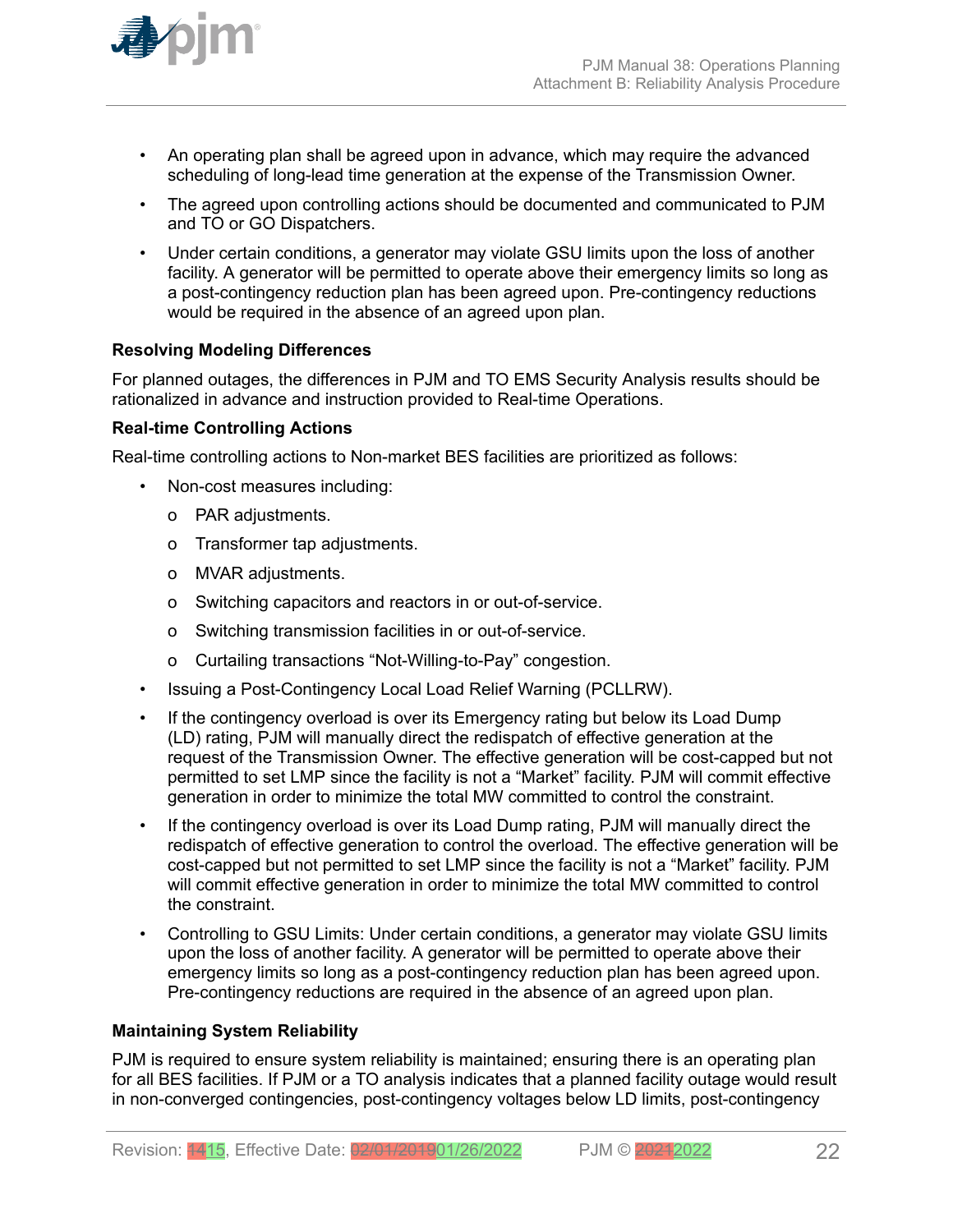

voltage drop exceedances, actual voltages below normal limits, or actual flows in excess of normal ratings after all non-cost measures are exhausted, the TO will be required to schedule generation through PJM or the planned outage will be cancelled.

#### **Note:**

A PCLLRW is not an acceptable controlling measure under system conditions where there are pre-contingency exceedances of the operating criteria or when there is insufficient time to dump load post-contingency.

### **B.10 Information Dissemination:**

#### **For outage approval studies**:

- Approve outage tickets in eDART by 14:00 EPT two-business days prior to the start of the outage.
	- o If an outage is not approved, it shall be rescheduled or moved into a canceled or denied state.
- If PJM denies a transmission outage, PJM shall:
	- o Notify via direct person-to-person communications a primary/secondary outage scheduler for the impacted TO(s);
		- − If direct contact cannot be made with a TO outage scheduler, PJM shall notify the real-time desk for the respective TO of the outage denial.
	- o Log the reason for denial, and the notified TO representative(s).

#### **For Day-Ahead studies**:

- Prepare and post the RC Day-Ahead report on a secure area of PJM website. Email the report availability to TO/TOP representatives and Operators, SOS-T members, and external RCs/BAs by 15:00 CST.
	- o The report consists of outages, contingencies, mitigation strategies, interchange schedules, study results, voltage regulation, MVAR testing schedule, and TLC Limits.
	- o Report internal (PJM) outages, 100 kV and above, that may impact internal or external facilities, outages causing congestion on market BES facilities, and outages impacting non-market BES facilities.
- Commit additional needed generation for specific constraints.
- Review the Day-Ahead report with the PJM Dispatchers and Shift Supervisor.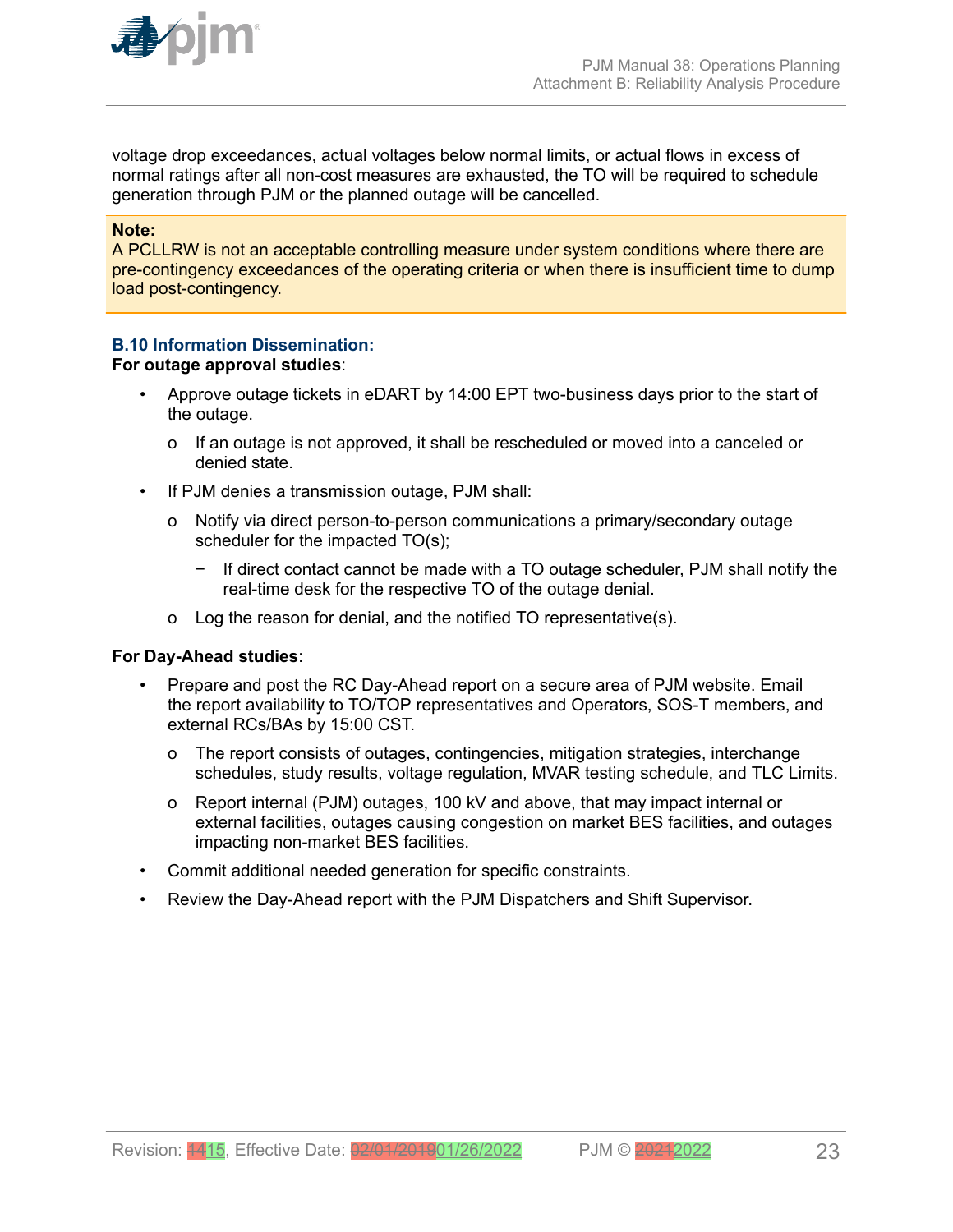<span id="page-23-0"></span>

**Revision History**

### **Administrative Change (02/24/2021):**

• Attachment B: Aligned bullet and section title

### **Revision 14 (01/27/2021):**

• Periodic Review. Made minor grammatical changes and added references to M-03B: Transmission Operating Procedures.

#### **Revision 13 (01/23/2020):**

- Periodic Review updated to address:
	- o Updated NERC Standard references throughout.
	- o Section 1.2: Updated interregional studies relating to NYISO studies.
	- o Attachment A: Added sensitivity analysis of 90/10 load forecast to the OATF scope.
	- o Attachment B: Updated Reliability Analysis procedure.

### **Revision 12 (02/01/2019):**

- Cover to Cover Periodic Review.
- Attachment A: Updated OATF Scope.

# **Revision 11 (02/01/2018):**

- Cover to cover periodic review
- Attachment A: Updated OATF Scope
- Attachment B: Updated Reliability Analysis Procedure

# **Revision 10 (02/01/2017):**

- Cover to Cover Periodic review: Corrected typos and grammar, updated references, updated cited NERC standards.
- Section 2.1 and 2.2: Updated sections to provide more clarity on generation and transmission outage coordination.
- Section 2.3: Added new section "Neighbor Outage Coordination and Resolution" to help clarify roles and responsibilities around neighboring outages, and internal outages with neighboring impact.
- Attachment A: Updated the OATF Scope.
- Attachment B: Updated Reliability Analysis Procedure.

#### **Revision 09 (02/01/2016)**:

• Periodic review: Corrected typos and grammar, revised terms for consistency, updated web link, and updated PJM reliability study procedures.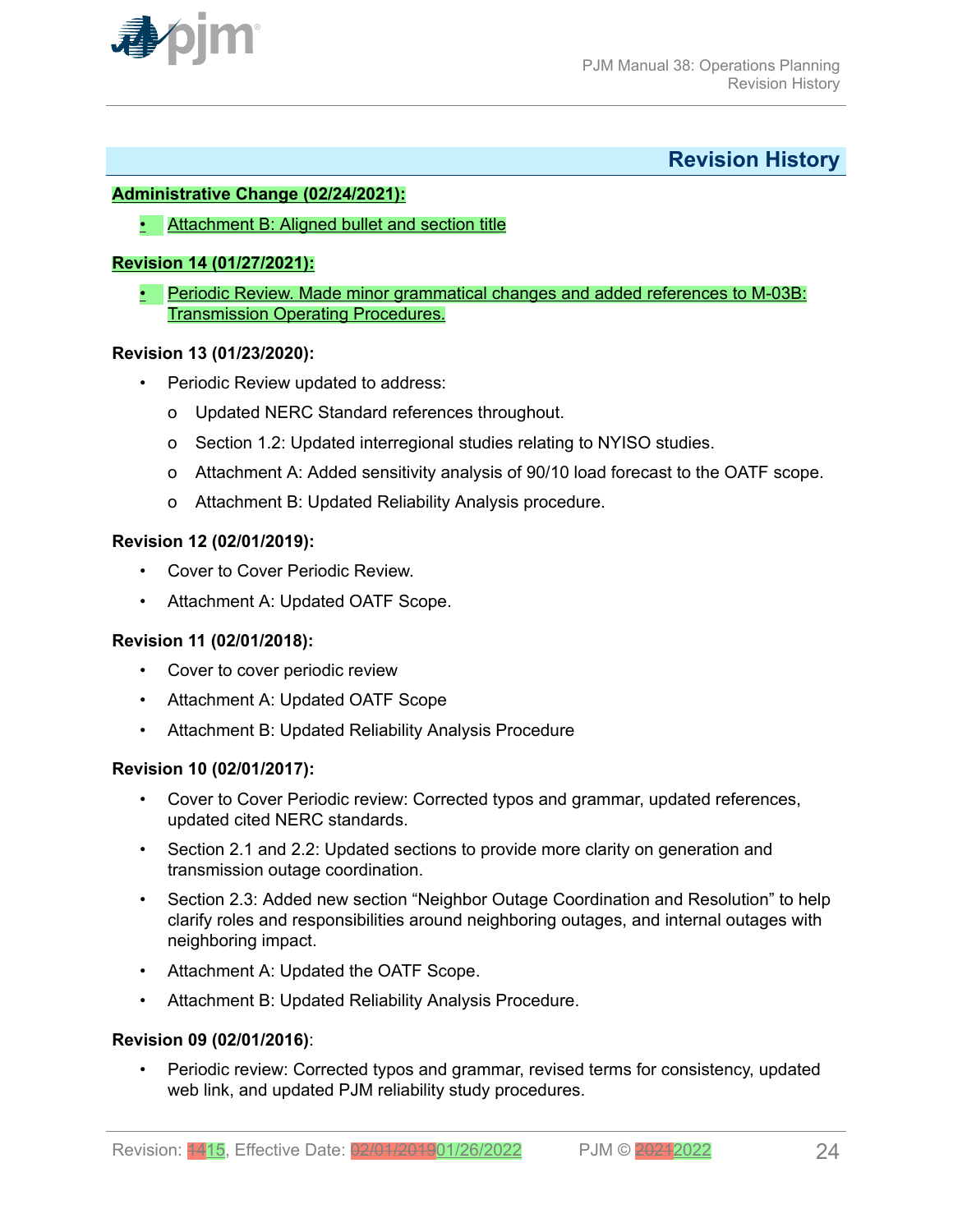

• Section 1.2: Updated interregional study.

### **Revision 08 (06/01/2015)**:

- Revised Attachment A, Section A.1, A.2, and A.3 with the change of EKPC name, adding in City of Rochelle and other minor changes due to system upgrades.
- Revised Attachment A, Section A.4 to specify periodic review of IROL facilities.
- Revised Attachment B to update the study process, to assess NPIR impact, to request Market-to-Market coordination, and to perform stability study.

#### **Revision 07 (12/20/2012)**:

- Revised Attachment A, section A.4: added sensitivity study to monitor external facilities and contingencies along the PJM border. Added N-2 sensitivity analysis to avoid cascading outages due to relay-induced tripping.
- Revised Attachment A, section A.3.3: added note to incorporate significant DR into generation dispatch when appropriate (during summer OATF study)
- Revised Attachment B, section B.9: added the PJM action to redispatch if the contingency overload of a non-market BES facility is over its Load Dump rating.

#### **Revision 06 (10/12/2011)**:

- Revised Attachment A: OATF Scope revised to include Duke Energy Ohio / Kentucky*.*
- Revised Attachment A: removed 50/50 diversified sensitivity study from OATF Scope

#### **Revision 05 (05/01/2011)**:

- Annual Review
- Revised Attachment A: OATF Scope revised to include Cleveland Public Power (CPP) and the Cleveland reactive interface.
- Revised Attachment B: Transmission Reliability Analysis Procedure Section B.2 to include specific steps to capture the impacts of MISO wind in the study case.

#### **Revision 04 (01/01/2010)**:

• Attachment B: Added details to incorporate Wind Power Forecast.

#### **Revision 03 (06/26/2009)**:

- Annual Review
- Reformatted to assist in compliance tracking.

#### **Revision 02 (02/10/2009)**:

- Section 3 and Attachment B: Provided clarifying details.
- Updated Attachment B: Transmission Reliability Analysis Procedure